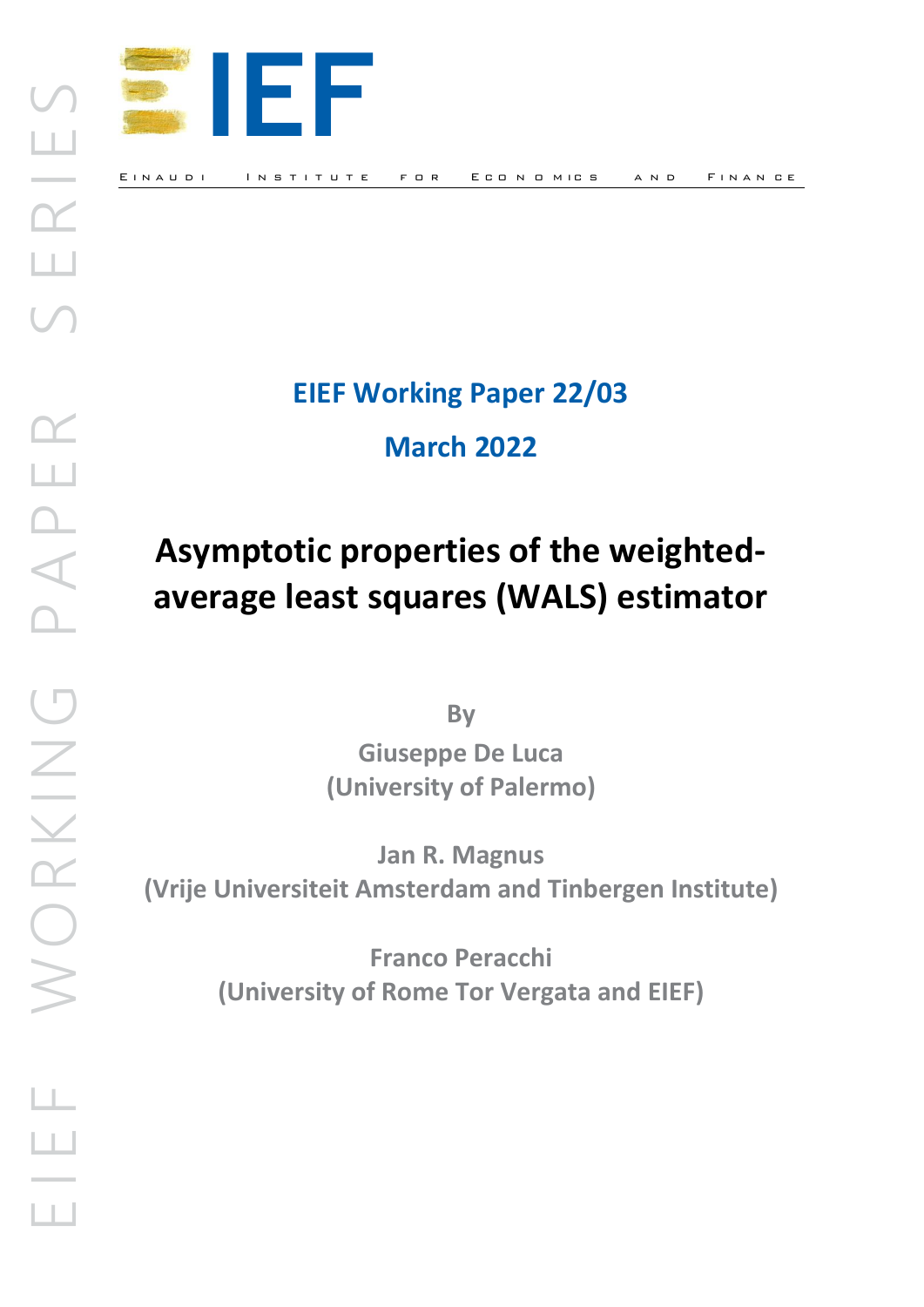# Asymptotic properties of the weighted-average least squares (WALS) estimator<sup>∗</sup>

Giuseppe De Luca University of Palermo, Italy

Jan R. Magnus

Vrije Universiteit Amsterdam and Tinbergen Institute, The Netherlands

Franco Peracchi

University of Rome Tor Vergata and EIEF, Italy

March 2, 2022

<sup>∗</sup>Corresponding author: Franco Peracchi (franco.peracchi@uniroma2.it). We are grateful to Aad van der Vaart for helpful comments.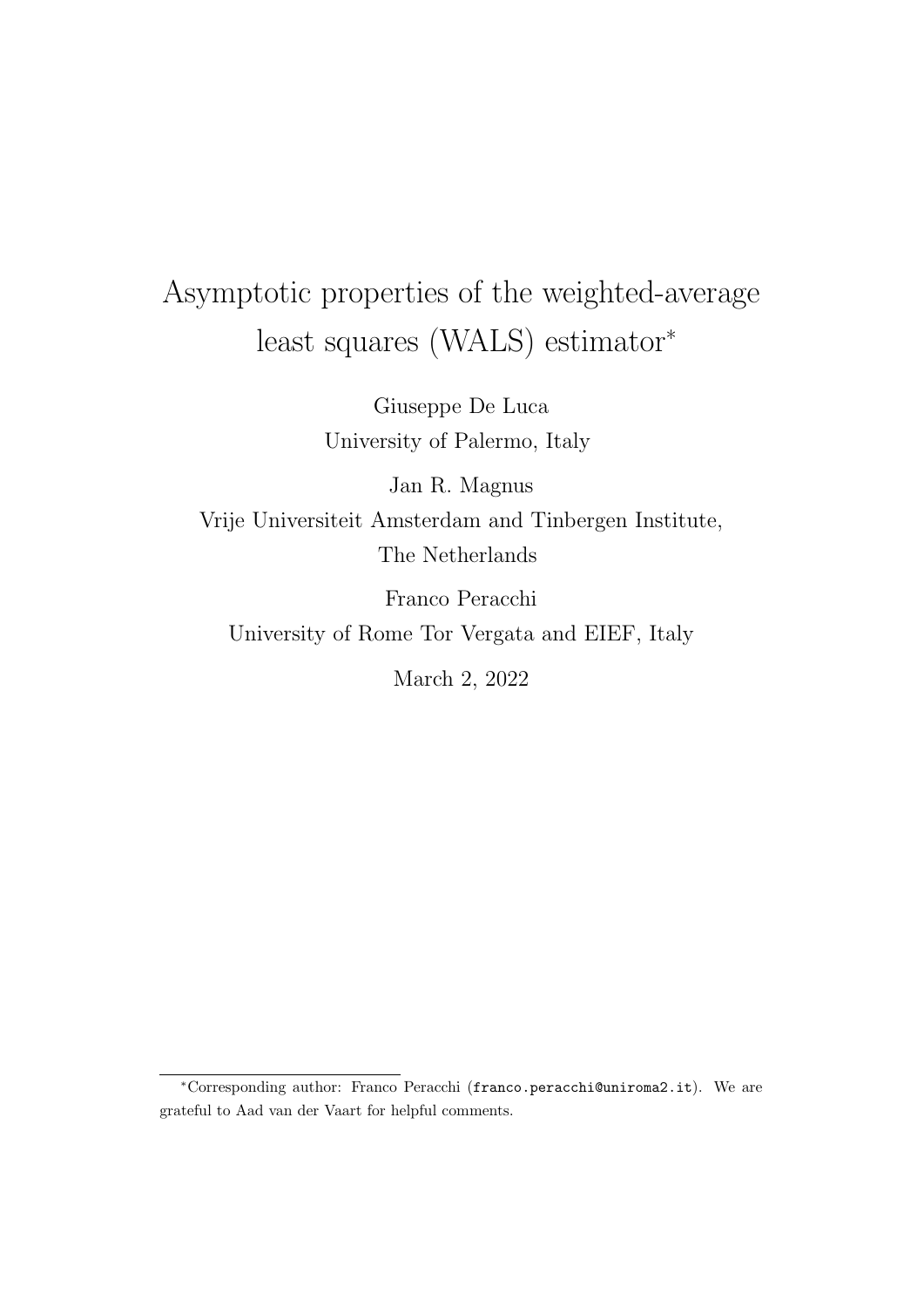Abstract: We investigate the asymptotic behavior of the WALS estimator, a model-averaging estimator with attractive finite-sample and computational properties. WALS is closely related to the normal location model, hence much of the paper concerns the asymptotic behavior of the estimator of the unknown mean in the normal local model. Since we adopt a frequentist-Bayesian approach, this specializes to the asymptotic behavior of the posterior mean as a frequentist estimator of the normal location parameter. We emphasize two challenging issues. First, our definition of ignorance in the Bayesian step involves a prior on the  $t$ -ratio rather than on the parameter itself. Second, instead of assuming a local misspecification framework, we consider a standard asymptotic setup with fixed parameters. We show that, under suitable conditions on the prior, the WALS estimator is  $\sqrt{n}$ consistent and its asymptotic distribution essentially coincides with that of the unrestricted least-squares estimator. Monte Carlo simulations confirm our theoretical results.

Keywords: Model averaging, normal location model, consistency, asymptotic normality, WALS

JEL classification: C11, C13, C51, C52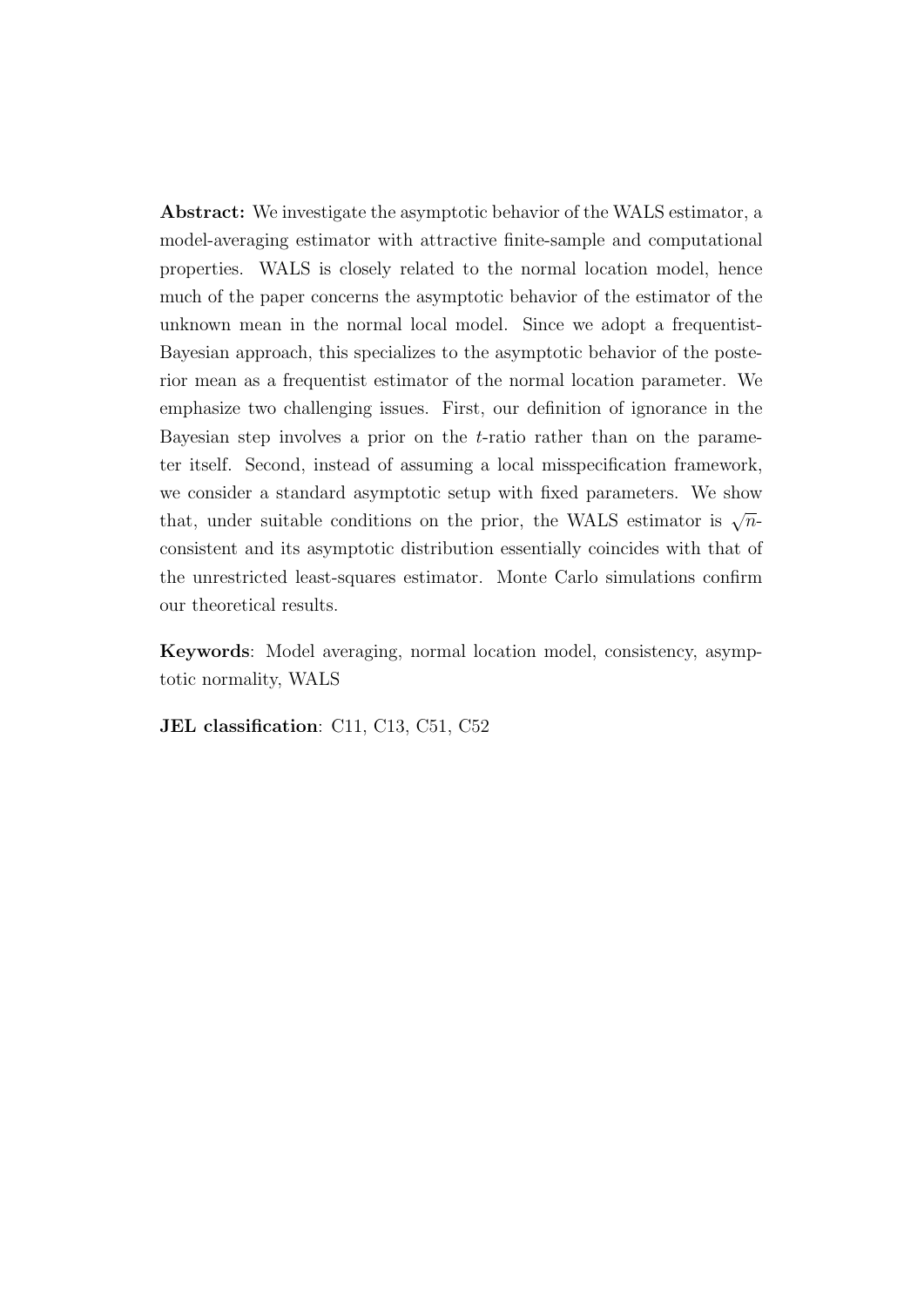### 1 Introduction

Applied econometricians typically perform model selection and estimation sequentially or iteratively, not jointly. Given the data, the econometrician selects a model and then, within the chosen model, estimates the parameters of interest and carries out inference ignoring the data-driven model selection step. This is called 'pretesting', and it is not good (see, e.g., Pötscher 1991) and Leeb and Pötscher 2005).

There are various approaches to solving this problem. One is regularization via an  $\ell_1$  penalty, such as the LASSO (Tibshirani 1996), resulting in both shrinkage and selection. This approach tends to work well when there is a large number of potential regressors, possibly larger than the sample size, but the data-generation process (DGP) is 'sparse', i.e. most of its parameters are zero and only a few of them are large in magnitude. Another approach is regularization via an  $\ell_2$  penalty, such as ridge regression (Hoerl and Kennard 1970), resulting in shrinkage but no selection. This approach tends to work well when the DGP is 'dense', i.e. most of its parameters are nonzero but small in magnitude. The distinction between 'sparse' and 'dense' modeling is not always easy, partly because sparsity is not invariant to transformations of the regressors (Giannone et al. 2021). One may also consider hybrid cases, such as the 'sparse-plus-dense' representation analyzed by Chernozhukov et al. (2021).

Another approach is 'model averaging', which can be seen as the continuous version of pretesting, where the weights given to the various models are not zero or one, but rather continuous functions of appropriate diagnostics, such as t-ratios. In model averaging one does not select a single 'best' performing model out of the available set of models, but combines the information from all models to improve inference, e.g. predictions of the outcome of interest or estimation of the structural or 'focus' parameters in the model.

There are various model averaging methods, both Bayesian and frequentist. In Bayesian model averaging (see, e.g., Steel 2020), model weights are typically based on posterior model probabilities. In frequentist model averaging (see, e.g., Claeskens and Hjort 2008), the weighting scheme is typically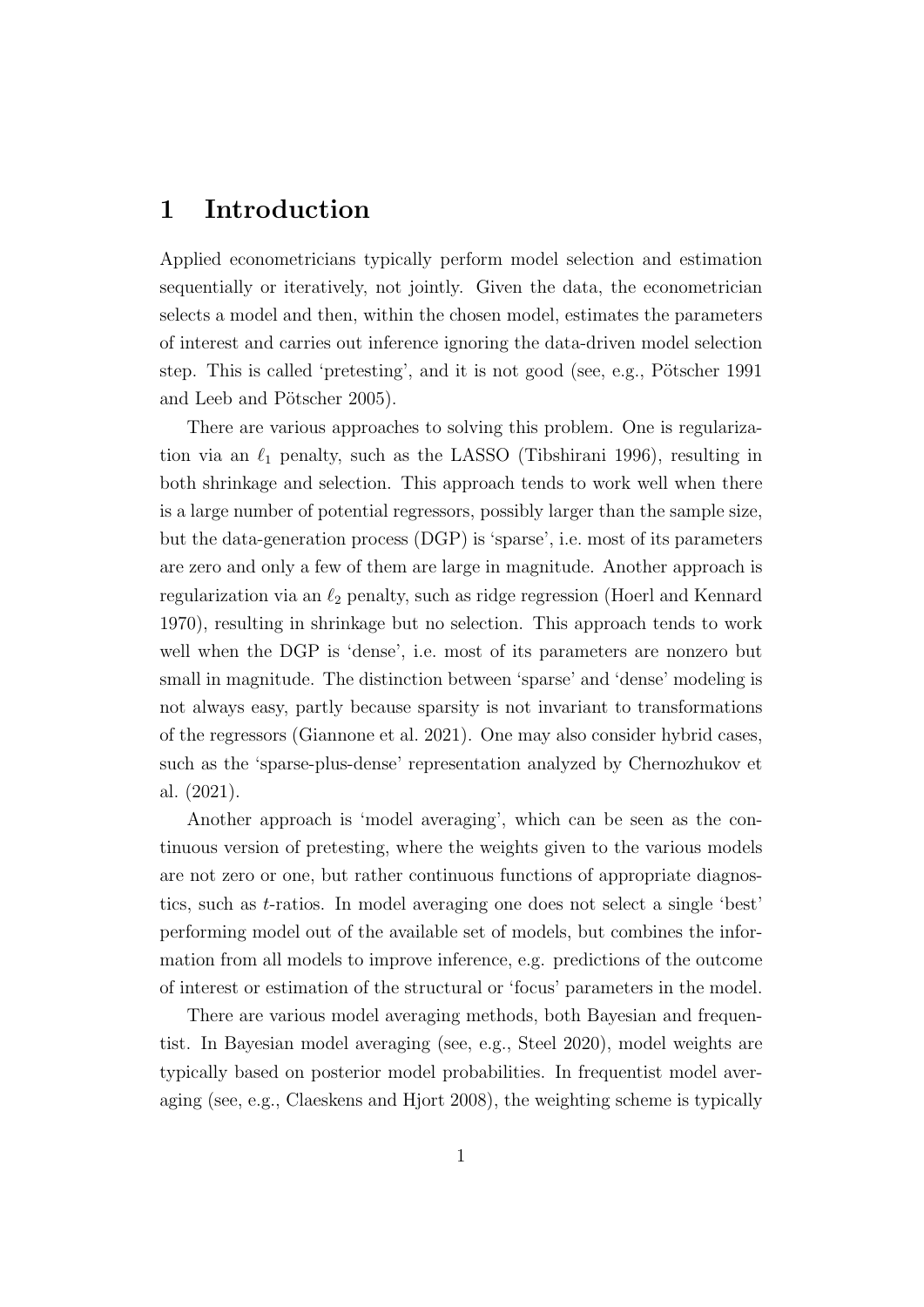based on some optimality criterion. In either case, the key difficulty is how to handle the complexity of the model space. For example, if there is uncertainty about which of k regressors to include and there is no natural way of ordering them, then the model space contains  $2^k$  submodels. Even with values of  $k$  well below the sample sizes now standard in economic applications, e.g. with  $k = 30$  or 40, the model space becomes exceedingly large.

In the current paper we concentrate on the weighted-average least squares (WALS) estimator developed by Magnus et al. (2010), a frequentist model averaging method with an important Bayesian flavor. From its introduction in 2010, the WALS approach has been studied, extended, and applied in a number of papers; see inter alia Dardanoni et al. (2011), Amini and Parmeter (2012), Magnus and Wang (2014), Magnus and De Luca (2016), Magnus et al. (2016), De Luca et al. (2018, 2021a, 2021b), Duval et al. (2021), and Magkonis et al. (2021). WALS is attractive because it performs well in finite samples, offers a close-to-practice notion of prior ignorance (called 'neutrality'), and is not restricted to sequences of nested models. Equally important, it is numerically stable and fast to compute because it employs a preliminary transformation of the regressors which reduces the complexity of the model space from  $2^k$  to k.

What is missing so far is a suitable asymptotic theory for WALS, and our purpose in the current paper is to provide such a theory. We emphasize two aspects of this asymptotic theory. First, we place our prior not on the parameter of interest (as is common in Bayesian analysis) but on its t-ratio. This is justified by the desire of using a proper notion of prior ignorance which closely resembles the usual frequentist model selection methods, say general-to-specific or specific-to-general, but it implies that the prior on the parameter of interest now depends on the sample size  $n$  and this complicates the analysis.

Second, instead of assuming a local misspecification framework (Hjort and Claeskens 2003, Zhang and Liang 2011, Hansen 2014, De Luca et al. 2018), we consider a standard asymptotic setup with fixed parameters. The local misspecification framework is convenient because it assumes that the auxiliary (nuisance) regression parameters shrink to zero with the sample size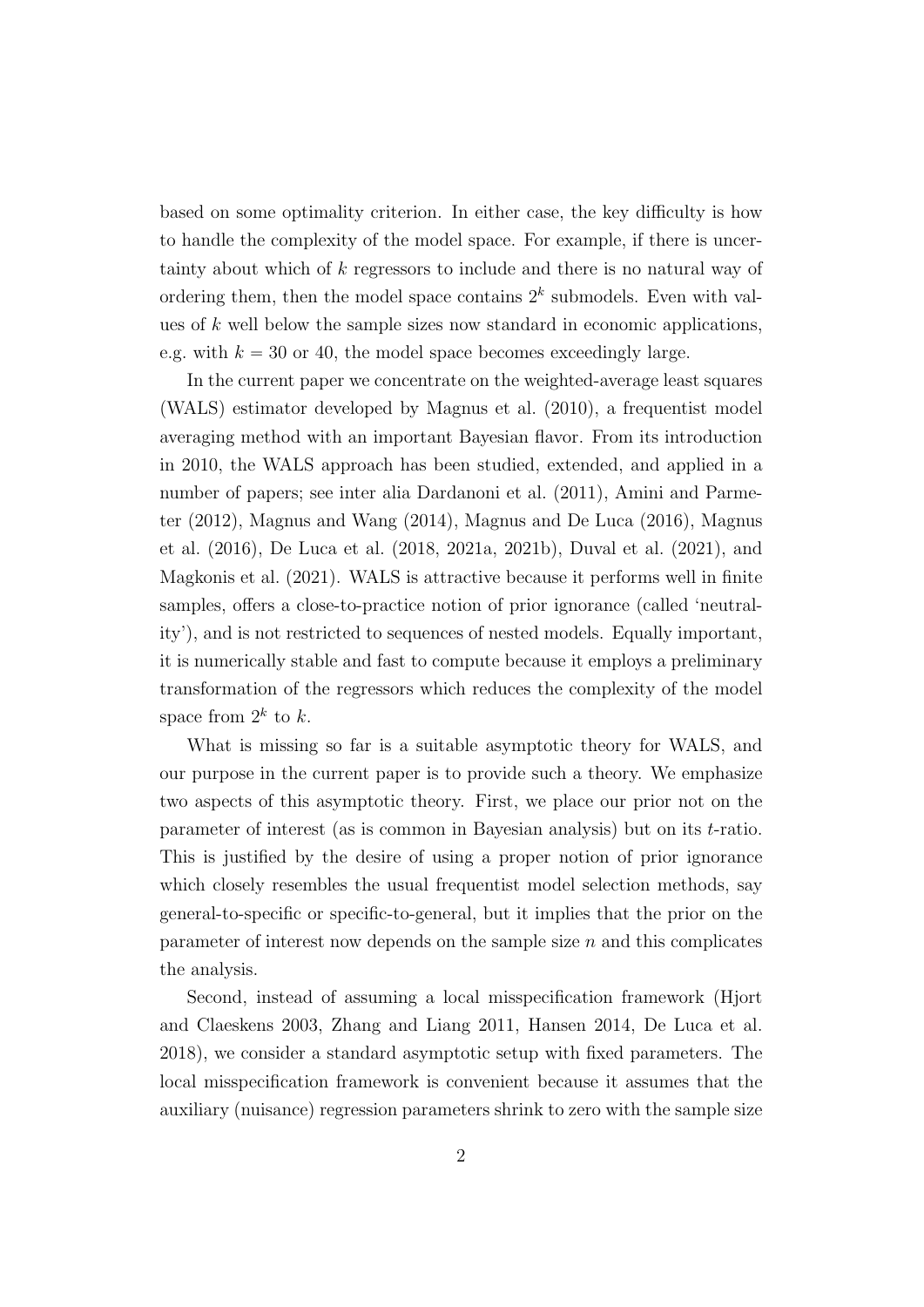n at the rate  $n^{-1/2}$ , giving rise to a well-defined trade-off between asymptotic bias and variance, but it is unrealistic (Ishwaran and Rao 2003, Raftery and Zheng 2003) because we expect to converge to the unrestricted model, not to the restricted model. Our asymptotic theory for WALS is developed in an M-closed environment where the unknown DGP is included in the model space considered by the investigator. For simplicity, we also assume that the model space does not expand with  $n$ , although this additional assumption can easily be relaxed.

In line with the more recent literature on the asymptotic properties of other frequentist model averaging estimators (Zhang and Liu 2019, Zhu et al. 2019, Zhang et al. 2020), we show that, under suitable conditions on the prior for the t-ratio, the WALS estimator is  $\sqrt{n}$ -consistent and its asymptotic distribution essentially coincides with that of the unrestricted least-squares estimator.

We begin by summarizing the WALS approach to linear regression in Section 2. From this we see that an essential element in the theory is the 'normal location model', and that the asymptotic theory developed in this model carries over, more or less straightforwardly, to the WALS estimator. In Section 3 we distinguish between two Bayesian approaches to the normal location problem: one places a prior on the unknown location parameter and leads to Bayesian model averaging, the other places a prior on its 'theoretical' t-ratio and leads to WALS. In Section 4, we discuss two properties of the prior on the t-ratio: robustness and neutrality. The asymptotic behavior of our Bayesian estimator of the normal location parameter is studied in Sections 5 and 6. In Section 7 we return to WALS and show how the asymptotic theory of the normal location model carries over to the original regression model. Some Monte Carlo simulations are presented in Section 8, where we investigate the speed of convergence in relation to the choice of prior and the large-sample performance of the bias-correction strategy proposed in De Luca et al. (2021a). Section 9 concludes. All proofs are in the Appendix.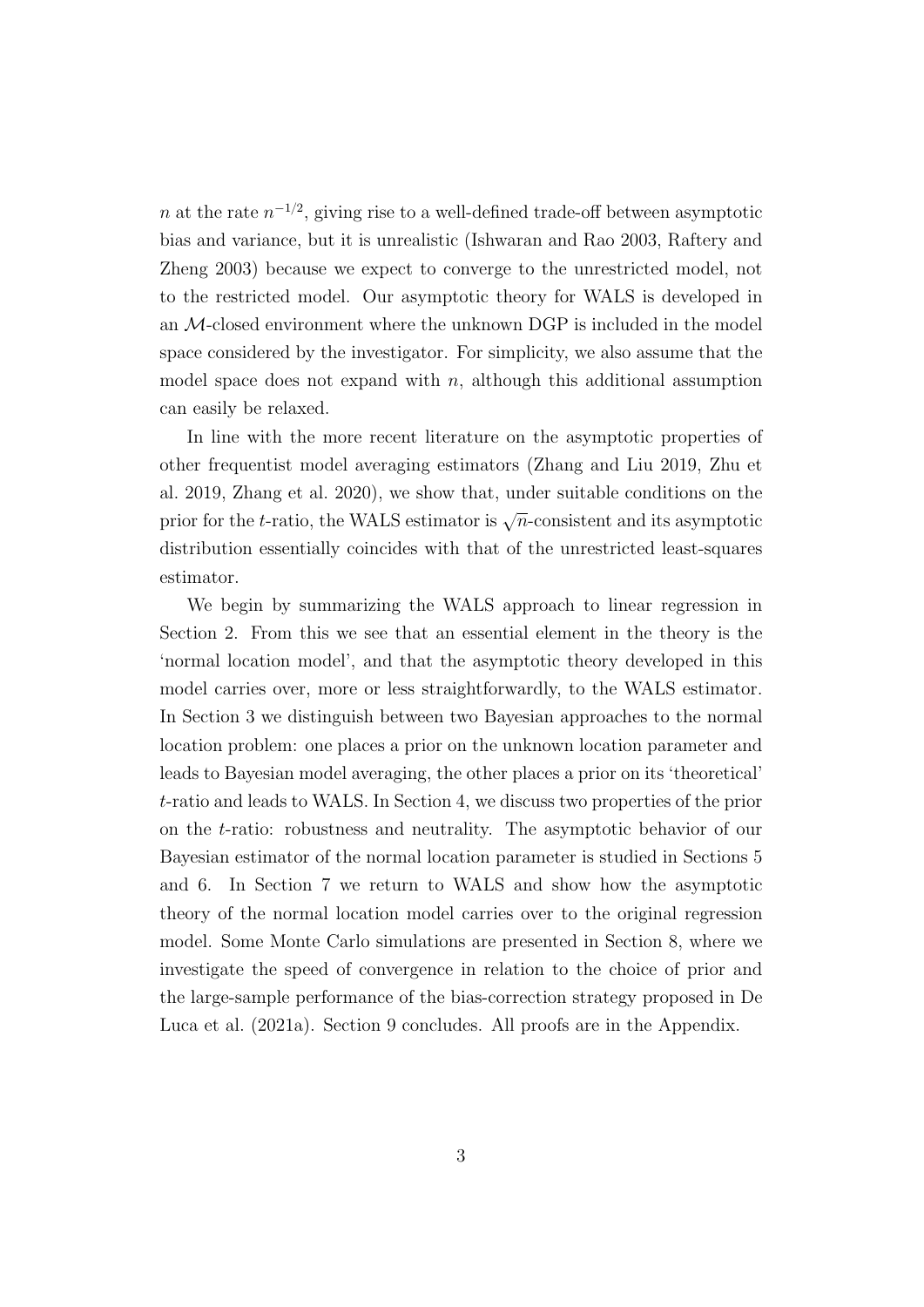### 2 WALS and the normal location model

We assume a homoskedastic linear model, which we write as

$$
y = X_1 \beta_1 + X_2 \beta_2 + \epsilon,\tag{1}
$$

where  $X = (X_1 : X_2)$  is an  $n \times k$  matrix of full column-rank  $k = k_1 + k_2 < n$ and  $\epsilon$  is an  $n \times 1$  vector of independent and identically distributed disturbances which we assume to be distributed as  $N(0, \sigma^2 I_n)$ , where  $I_n$  denotes the identity matrix of order n. The  $k_1$  components of  $\beta_1$  are the 'focus' parameters (the parameters of interest) and the  $k_2$  components of  $\beta_2$  are the 'auxiliary' (nuisance) parameters. The normality assumption plays a role in finite samples, but in this paper we are interested in asymptotics and the underlying normality is assumed for convenience only.

As in De Luca et al. (2018), we first implement the following one-to-one transformations of the matrix  $X_2$  of auxiliary regressors and the vector  $\beta_2$  of auxiliary parameters:

$$
Z_2 = X_2 \Delta_2 \Psi^{-1/2}, \qquad \gamma_2 = \Psi^{1/2} \Delta_2^{-1} \beta_2,\tag{2}
$$

where  $\Delta_2$  is a diagonal  $k_2 \times k_2$  matrix such that the diagonal elements of the positive definite matrix  $\Psi = \Delta_2 X_2' M_1 X_2 \Delta_2 / n$  are all equal to one and  $M_1 = I_n - X_1 (X_1' X_1)^{-1} X_1'.$ 

Next, we rescale the matrix  $X_1$  of focus regressors and the vector  $\beta_1$  of focus parameters:

$$
Z_1 = X_1 \Delta_1, \qquad \gamma_1 = \Delta_1^{-1} \beta_1,\tag{3}
$$

where  $\Delta_1$  is a diagonal  $k_1 \times k_1$  matrix such that the diagonal elements of  $Z_1'Z_1/n$  are all equal to one. Since  $Z_1\gamma_1 = X_1\beta_1$  and  $Z_2\gamma_2 = X_2\beta_2$ , we can now write model (1) as

$$
y = Z_1 \gamma_1 + Z_2 \gamma_2 + \epsilon,\tag{4}
$$

where  $Z_2'M_1Z_2/n = I_{k_2}$ . The transformations in (2) ensure that the  $k_2$  components of the least-squares (LS) estimator of  $\gamma_2$  in model (4) are independent, while the rescaling in (3) serves only to increase the numerical accuracy of the inversion and eigenvalue routines.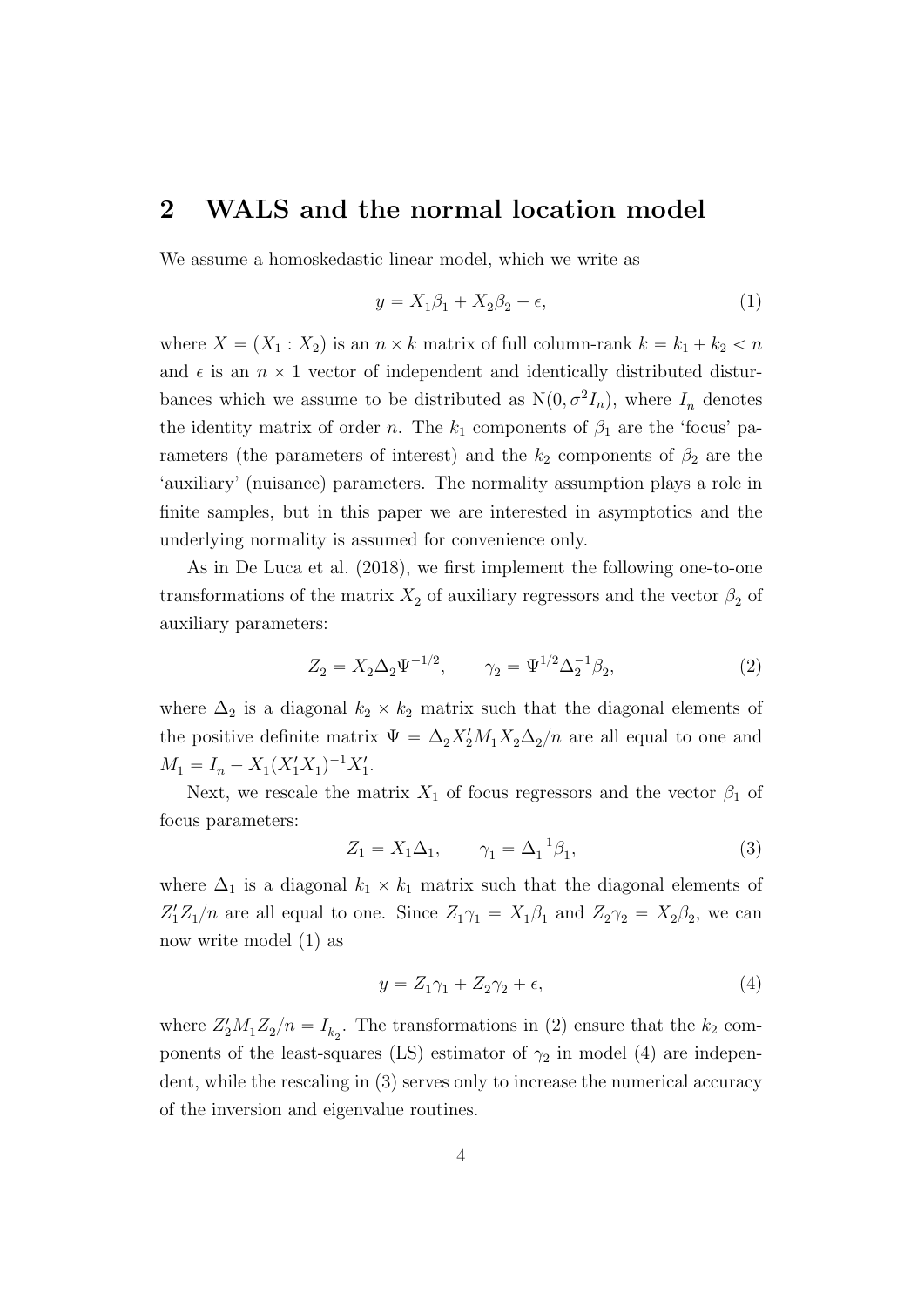The WALS estimator is obtained by averaging the LS estimators  $\hat{\gamma}_{1j}$  and  $\hat{\gamma}_{2j}$  of  $\gamma_1$  and  $\gamma_2$  over the J models in the model space:

$$
\tilde{\gamma}_1 = \sum_{j=1}^J \lambda_j \hat{\gamma}_{1j}, \qquad \tilde{\gamma}_2 = \sum_{j=1}^J \lambda_j \hat{\gamma}_{2j}, \qquad (5)
$$

where the  $\lambda_j$  are nonnegative data-dependent model weights that add up to one.

Unlike some other model-averaging estimators, WALS is not restricted to a sequence of nested models. Hence, the model space consists of the  $J = 2^{k_2}$  models that contain all focus regressors and a subset of the auxiliary regressors in (4). Using  $Z_2'M_1Z_2/n = I_{k_2}$ , we obtain

$$
\hat{\gamma}_{1j} = \hat{\gamma}_{1r} - QW_j \hat{\gamma}_{2u}, \qquad \hat{\gamma}_{2j} = W_j \hat{\gamma}_{2u} \qquad (j = 1, \dots, J), \tag{6}
$$

where  $\hat{\gamma}_{1r} = (Z_1'Z_1)^{-1}Z_1'y$  is the LS estimator of  $\gamma_1$  in the fully restricted model (with  $\gamma_2 = 0$ ),  $\hat{\gamma}_{2u} = Z_2'M_1y/n$  is the LS estimator of  $\gamma_2$  in the unrestricted model,  $Q = (Z_1' Z_1)^{-1} Z_1' Z_2$ ,  $W_j = I_{k_2} - R_j R_j'$  is a diagonal matrix whose elements are equal to zero or one, and  $R_j$  is a  $k_2 \times r_j$  selection matrix of rank  $0 \le r_j \le k_2$  representing the  $r_j$  exclusion restrictions implied by model j, that is,  $R'_{j} = [I_{r_{j}}: 0]$  or a column-permutation thereof. The WALS estimator can then be written as

$$
\tilde{\gamma}_1 = \hat{\gamma}_{1r} - QW\hat{\gamma}_{2u}, \qquad \tilde{\gamma}_2 = W\hat{\gamma}_{2u}, \tag{7}
$$

˛

where

$$
W = \sum_{j=1}^{J} \lambda_j W_j = \begin{pmatrix} w_1 & 0 & \dots & 0 \\ 0 & w_2 & \dots & 0 \\ \vdots & \vdots & & \vdots \\ 0 & 0 & \dots & w_{k_2} \end{pmatrix}
$$
 (8)

is a random diagonal matrix whose  $k_2$  diagonal elements  $w_h$  (the 'WALS weights') are partial sums of the model weights, and

 $\mathbb{Z}^2$ 

$$
\hat{\gamma}_{2u} = \gamma_2 + \frac{Z_2'M_1\epsilon}{n} \sim \mathcal{N}\left(\gamma_2, \frac{\sigma^2}{n}I_{k_2}\right),\tag{9}
$$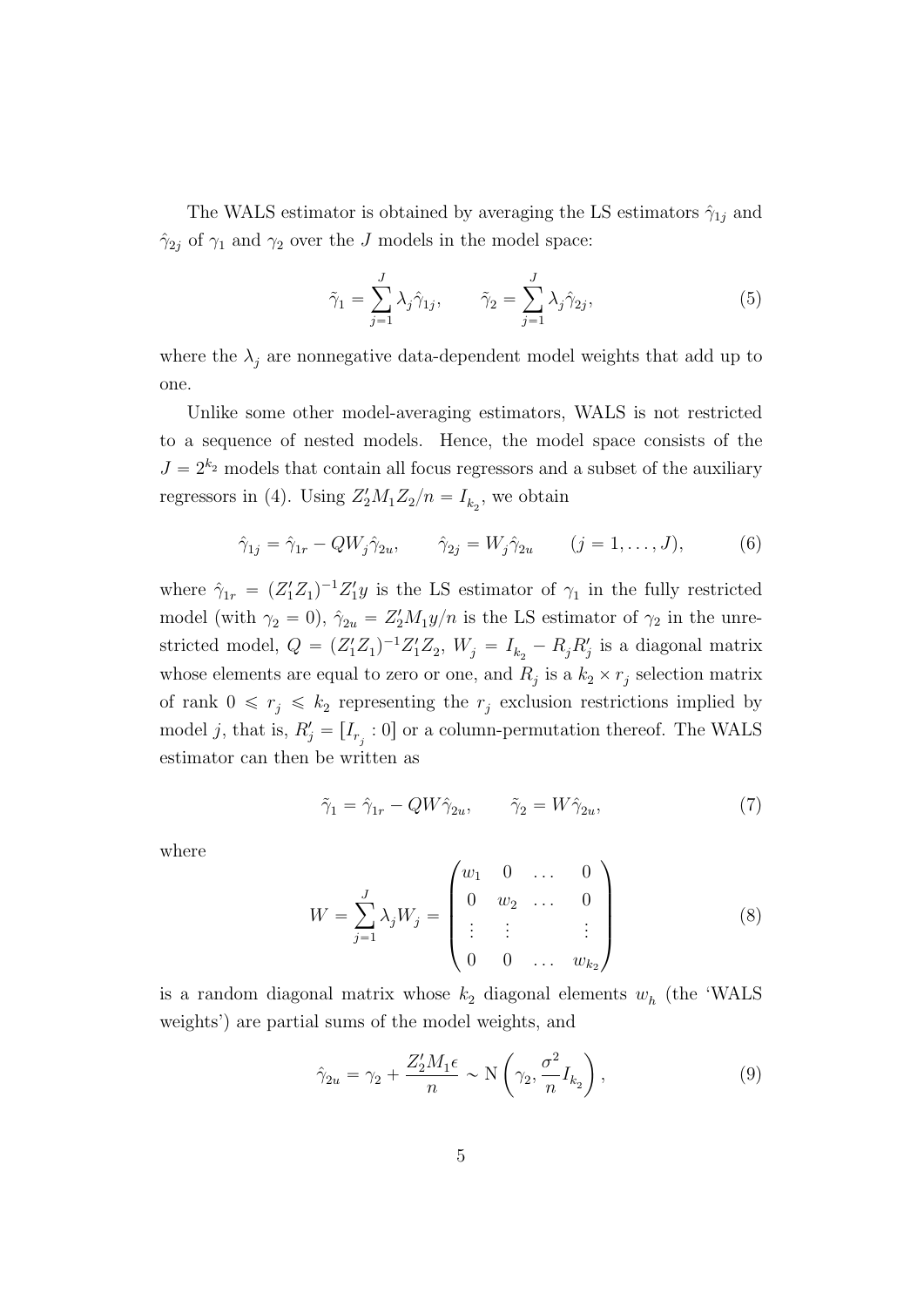using model (4) and the normality of  $\epsilon$ . If we relax the normality of  $\epsilon$ , then (9) still holds asymptotically under the standard conditions of the central limit theorem.

Since the WALS weights  $w_h$  are bounded between zero and one, the components of the WALS estimator  $\tilde{\gamma}_2$  are shrinkage estimators of the components of  $\gamma_2$ . We want to find a set of WALS weights such that the WALS estimator has smallest mean squared error (MSE) matrix. The 'equivalence theorem' of Magnus and Durbin (1999) implies that the MSE matrix of the WALS estimator of  $\gamma_1$  depends on the MSE matrix of the WALS estimator of  $\gamma_2$ . Thus, it is enough to focus on the WALS estimator  $\tilde{\gamma}_2$  of  $\gamma_2$ .

We know from (7) that  $\tilde{\gamma}_2 = W\hat{\gamma}_{2u}$  and that the components  $(\hat{\gamma}_{2u})_h$  of  $\hat{\gamma}_{2u}$ are distributed independently as

$$
(\hat{\gamma}_{2u})_h \sim \mathcal{N}\left(\gamma_{2h}, \frac{\sigma^2}{n}\right),\tag{10}
$$

where  $\gamma_{2h}$  is the hth component of  $\gamma_2$ . Equivalently, we can write

$$
\frac{(\hat{\gamma}_{2u})_h}{\sigma/\sqrt{n}} \sim \mathcal{N}\left(\frac{\gamma_{2h}}{\sigma/\sqrt{n}}, 1\right),\tag{11}
$$

where  $(10)$  emphasizes the parameter estimate, while  $(11)$  emphasizes the associated t-ratio (assuming that  $\sigma$  is known).

Under the additional restriction that the hth WALS weight  $w_h$  only depends on the hth component of  $\hat{\gamma}_{2u}$ , the individual components of the WALS estimator  $\tilde{\gamma}_2$  are independent and so the  $k_2$ -dimensional problem of finding an estimator of  $\gamma_2$  with smallest MSE matrix reduces to  $k_2$  identical onedimensional problems of the following type: given data  $x_n \sim N(\theta, \sigma^2/n)$  and a shrinkage estimator  $m(x_n) = w(\sqrt{n} x_n) x_n$  of the scalar location parameter  $\theta$ , find the shrinkage function  $w(\cdot)$  such that  $m(x_n)$  has minimum MSE. This stylized setting is known as the normal location problem. For theoretical considerations on admissibility, bounded risk, robustness, near-optimality in terms of minimax regret, and ignorance about  $\theta$ , we adopt a Bayesian approach to the normal location problem.

Many of the previous WALS studies have concentrated on the choice of a suitable prior for this Bayesian step (Kumar and Magnus 2013, Magnus and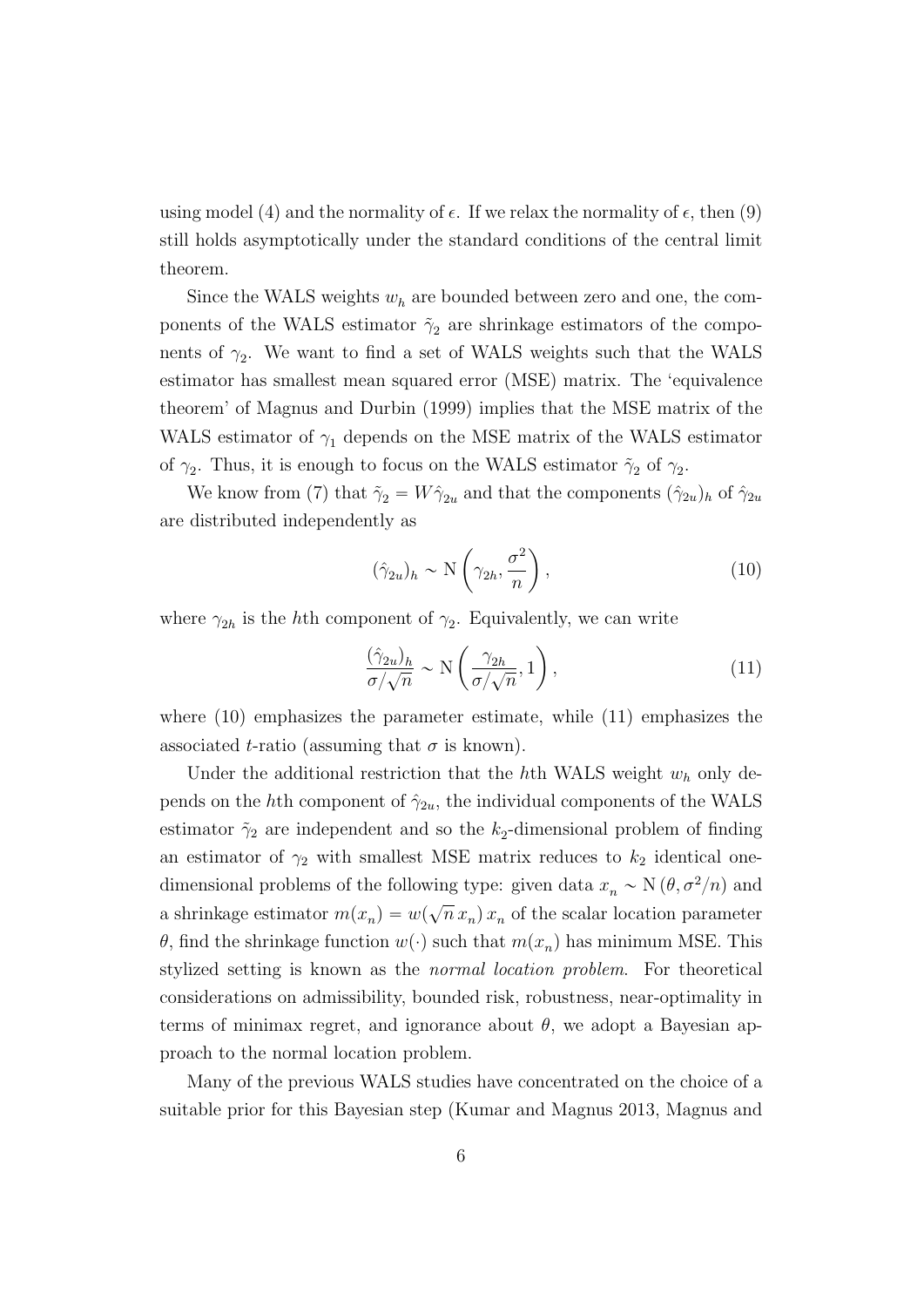De Luca 2016) and the finite-sample properties of the posterior mean of  $\theta$ given  $x_n$  as a frequentist estimator of  $\theta$  (De Luca et al. 2021a). In the current paper, we study the large sample properties of the posterior mean of  $\theta$  given  $x_n$ , viewed as a frequentist estimator of  $\theta$ , and the development of a valid asymptotic theory for WALS. Unlike the asymptotic analysis carried out by De Luca et al. (2018) for WALS estimation of generalized linear models, we derive the asymptotic properties of the WALS estimator without assuming that the auxiliary parameters are in a shrinking neighborhood of zero (the local misspecification framework).

## 3 The normal location model: two Bayesian approaches

In the normal location model we aim to estimate a finite location parameter  $\theta$ from one observation  $x_n$ , distributed as

$$
x_n|\theta \sim \mathcal{N}\left(\theta, \frac{\sigma^2}{n}\right),\tag{12}
$$

where  $\sigma$  is a finite and strictly positive scale parameter which we assume (at first) to be known. The obvious estimator of  $\theta$  is  $x_n$  itself, which is unbiased and consistent, and is sometimes called the 'usual' estimator. Another estimator, sometimes called the 'silly' estimator, is 0 (zero). Since  $MSE(x_n) = \sigma^2/n$  and  $MSE(0) = \theta^2$  we prefer the silly estimator (in the MSE sense) if and only if  $|\theta| < \sigma/\sqrt{n}$ .

Defining

$$
x_n^* = \frac{x_n}{\sigma/\sqrt{n}}, \qquad \theta_n^* = \frac{\theta}{\sigma/\sqrt{n}}, \tag{13}
$$

we can write (12) equivalently as

$$
x_n^* \mid \theta_n^* \sim \mathcal{N}(\theta_n^*, 1). \tag{14}
$$

Equations (12) and (14) are the stylized versions of Equations (10) and (11) from the previous section.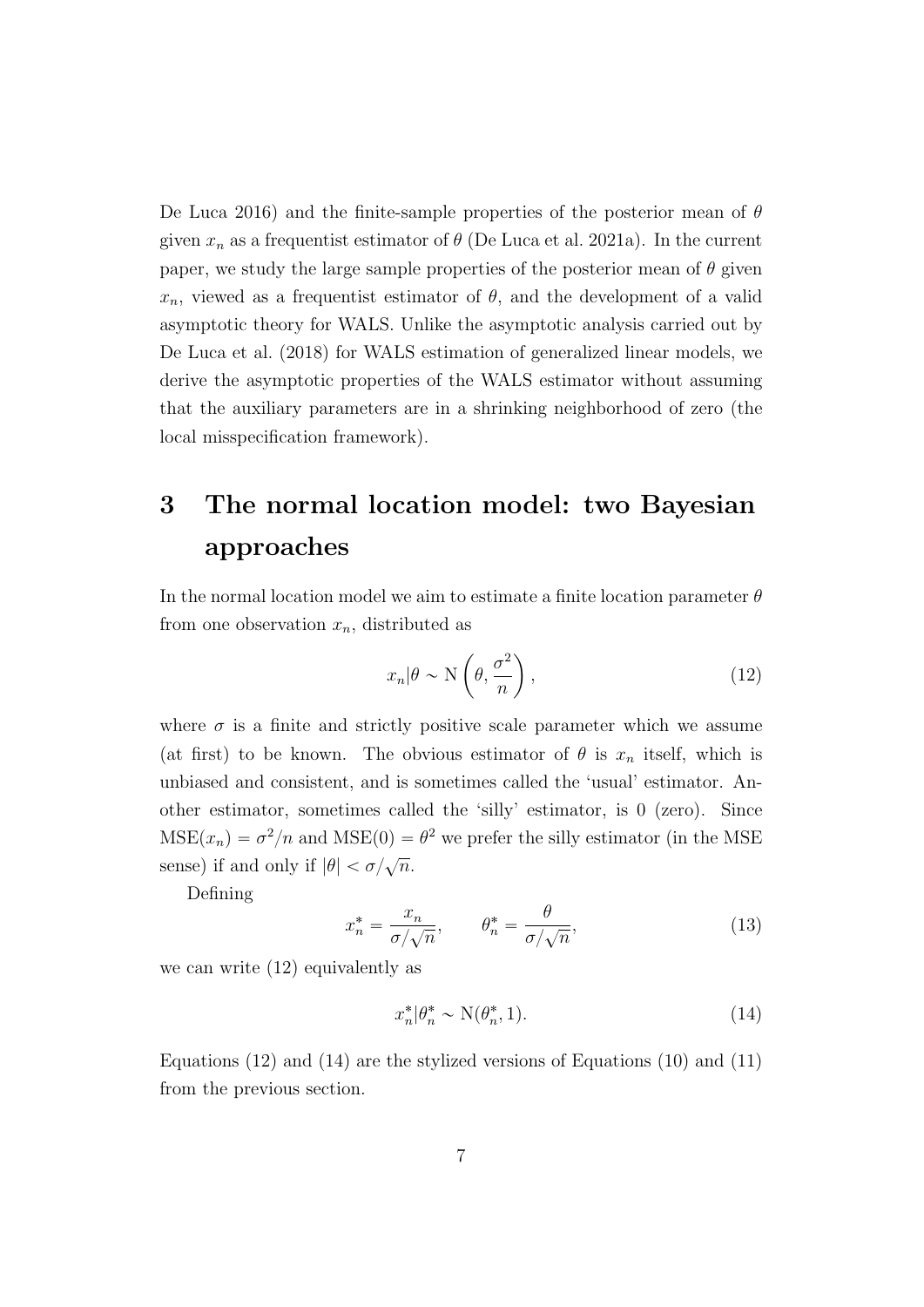The transformed random variable  $x_n^*$  is the t-ratio (when  $\sigma$  is known) for testing the hypothesis  $\theta = 0$ , while  $\theta_n^*$  may be called the 'theoretical t-ratio'. There is no difference, at least no essential difference, between the approach via  $(12)$  and the approach via  $(14)$ . If, however, we add a prior, then it *does* make a difference whether we place the prior on the parameter  $\theta$  or on the theoretical *t*-ratio  $\theta_n^*$ .

The standard Bayesian approach places a prior on  $\theta$  and this leads to Bayesian model averaging (see e.g. Steel 2020). The prior does not depend on the sample size and the posterior mean of  $\theta$  given  $x_n$  is a consistent estimator of  $\theta$  (van der Vaart 1998, Chapter 10) because, as the sample size increases, the data information will become increasingly important and will dominate the prior information which remains constant.

Since, as we have seen,  $MSE(0) < MSE(x_n)$  if and only if  $|\theta_n^*| < 1$  and, more generally, since model selection and model averaging typically depend on diagnostics (such as t-ratios) rather than on parameter estimates, it makes sense to place a prior on  $\theta_n^*$  rather than on  $\theta$ , and this is indeed what we shall do. This approach, which plays a key role in the Bayesian shrinkage step of the WALS procedure, though intuitive, is not standard.<sup>1</sup>

Our approach does not guarantee that the posterior mean of  $\theta$  is consistent for  $\theta$ . Consider, for example, a normal prior  $\theta_n^* \sim N(0, \tau^{*2})$ , where  $\tau^*$  is a finite scale parameter which does not depend on  $n$ . Combining the prior with the likelihood in (14), gives the posterior distribution

$$
\theta_n^* | x_n^* \sim \mathcal{N}(\lambda^* x_n^*, \lambda^*), \qquad \lambda^* = \frac{\tau^{*2}}{\tau^{*2} + 1}.
$$
 (15)

The posterior mean  $\mathbb{E}(\theta_n^* | x_n^*) = \lambda^* x_n^*$  implies the posterior mean  $m_n$  $\mathbb{E}(\theta|x_n) = \lambda^* x_n$ . Viewing  $m_n$  as a (frequentist) estimator of  $\theta$ , its sampling bias and variance are

$$
\mathbb{E}(m_n) - \theta = (\lambda^* - 1)\theta, \qquad \mathbb{V}(m_n) = \lambda^{*2} \sigma^2 / n,\tag{16}
$$

so that  $m_n$  is in general not consistent for  $\theta$  because, although the variance vanishes as  $n \to \infty$ , the bias doesn't. Consistency occurs only if  $\theta = 0$  or if

<sup>&</sup>lt;sup>1</sup>A similar idea in a different context was advocated by Hjort (1986).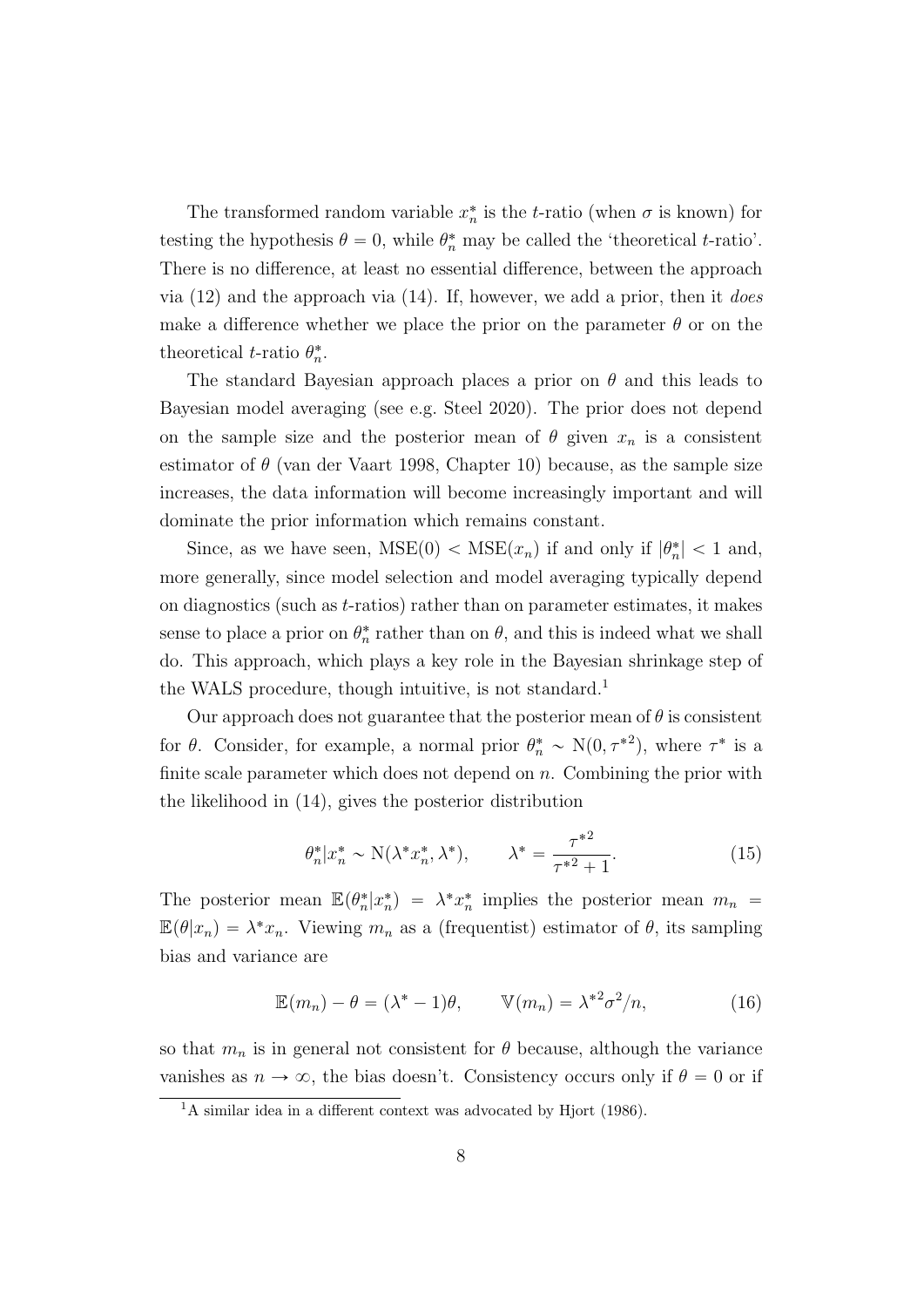we are willing to assume 'local misspecification':

$$
\theta = \delta/\sqrt{n} \qquad (\delta \neq 0). \tag{17}
$$

Neither assumption is satisfactory because they imply, either exactly or asymptotically, that the data are generated by the fully restricted model rather than by the unrestricted model. In other words, in the local misspecification framework the model space shrinks rather than expands when the sample size increases.

Given that  $m_n$  is in general not consistent for  $\theta$ , what do we need to ensure the asymptotic validity of the WALS procedure and how can we justify the idea of putting a prior on the t-ratio rather than on the parameter itself? To answer these questions, we begin with the likelihood (14) and a prior density  $\pi^*$  for the theoretical *t*-ratio  $\theta_n^*$ . Together they give the posterior density of  $\theta_n^* | x_n^*$  and, in particular, the posterior mean

$$
m_n^* = m(x_n^*) = \mathbb{E}(\theta_n^* | x_n^*). \tag{18}
$$

Our interest is in the asymptotic properties of  $m_n^*$  as a frequentist estimator of  $\theta_n^*$  and of  $m_n = (\sigma/\sqrt{n})m_n^*$  as a frequentist estimator of  $\theta$ . The sampling properties (bias and variance) of  $m_n^*$  in finite samples have recently been studied by De Luca et al. (2021a).

As in Kumar and Magnus (2013), we impose the following conditions on the prior density  $\pi^*$ :

- (C1)  $\pi^*$  is symmetric around zero;
- (C2)  $\pi^*$  is positive and non-increasing on  $(0, \infty)$ ; and
- (C3)  $\pi^*$  is differentiable, except possibly at 0.

These are mild regularity conditions on the shape of the prior, allowing a non-differentiable peak at zero. Kumar and Magnus (2013) show that, under these three conditions, the posterior mean function  $m$  satisfies the following properties:

- (P1) m is odd:  $m(-x) = -m(x)$  and  $m(0) = 0$ ;
- (P2) m is strictly increasing:  $m(x_1) < m(x_2)$  if  $x_1 < x_2$ ;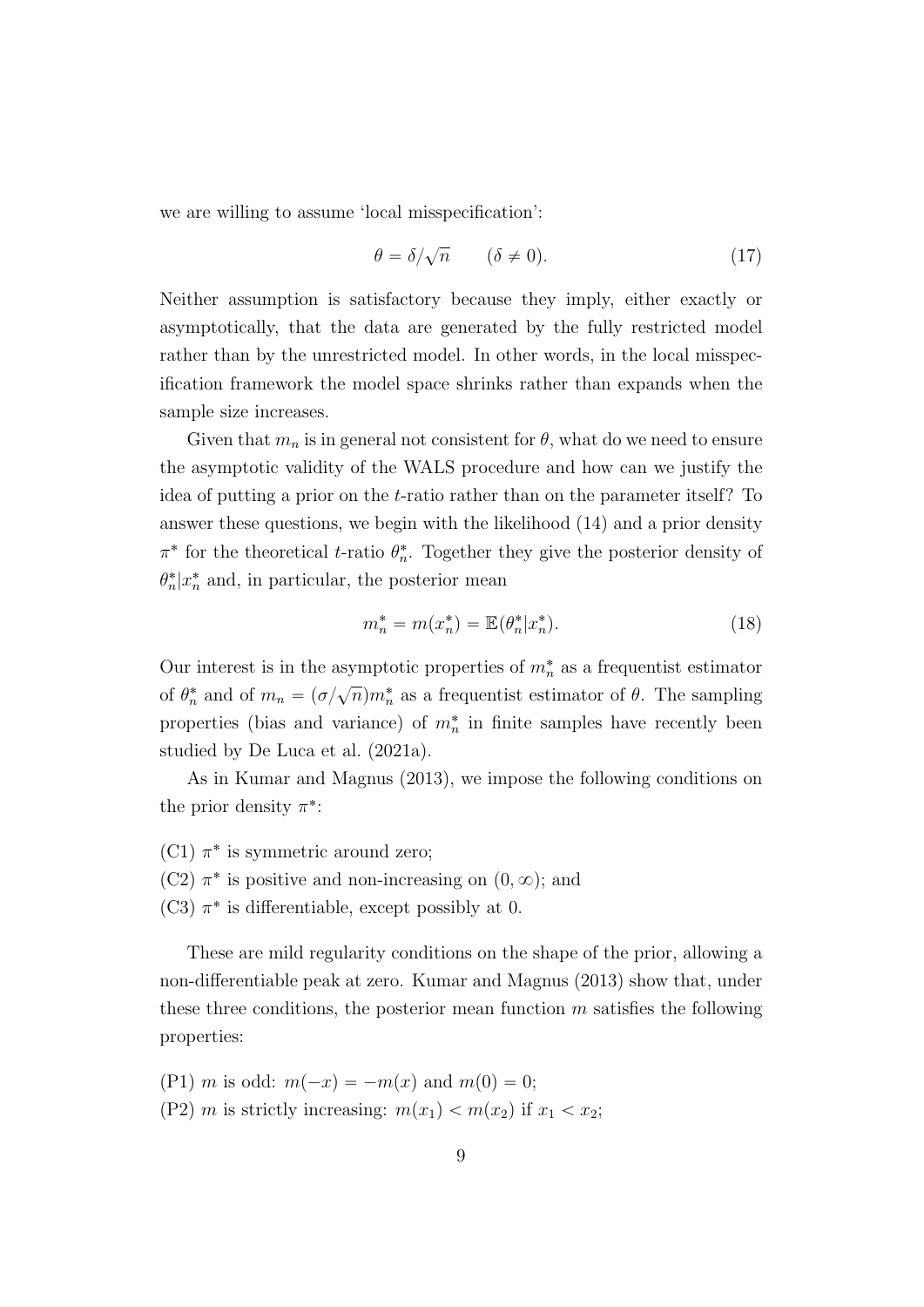(P3) m is a shrinkage rule:  $0 < m(x) < x$  for  $x > 0$ ; and (P4) m is unbounded:  $m(x) \rightarrow \infty$  as  $x \rightarrow \infty$ .

### 4 Robustness and neutrality

An important requirement for posterior inference is that, when the data information is sufficiently strong, the prior should have bounded influence on  $m(x)$  (Sansó and Pericchi 1992). Although  $m(x)$  is bounded from above by x, conditions  $(C1)$ – $(C3)$  are not sufficient to characterize this additional property. To see this, let's introduce the discrepancy function

$$
g(x) = x - m(x). \tag{19}
$$

Under the normal prior  $\theta_n^* \sim N(0, \tau^{*2})$ , we obtain the posterior (15), so that  $m(x) = \lambda^* x$  and therefore  $g(x) = (1 - \lambda^*) x$ , which is not bounded. Let

$$
\omega^*(\theta) = -\frac{d \log \pi^*(\theta)}{d\theta} = -\frac{\pi^{*'}(\theta)}{\pi^*(\theta)}.
$$
\n(20)

Then, under the normal prior,  $\omega^*(\theta) = \theta/\tau^{*2}$ , which does not converge to a finite constant as  $\theta \to \infty$ .

Thus motivated, let's impose two further conditions on the prior  $\pi^*$ .

(C4)  $\omega^*(\theta) \to \omega_0^*$  as  $\theta \to \infty$ , where  $\omega_0^* \geq 0$  is some finite constant; and (C4)  $\omega$  (v)  $\rightarrow \omega_0$  as  $v \rightarrow \omega$ , where<br>(C5)  $\pi^*$  satisfies  $\int_0^1 \pi^*(\theta) d\theta = \int_1^{\infty}$  $\int_{1}^{\infty} \pi^*(\theta) d\theta.$ 

Condition (C4) is relevant for the prior to have bounded influence on the posterior mean, while Condition (C5) is relevant for a notion of prior ignorance, which we call 'neutrality'.

Kumar and Magnus (2013, Theorem 4.1) showed that  $g(x) \to 0$  if and only if  $\omega_0^* = 0$ . The next result is in the same spirit and shows in addition that the two functions have the same speed of convergence.

PROPOSITION 1 Under conditions  $(C1)$ – $(C4)$ ,

$$
\lim_{x \to \infty} \frac{g(x)}{\omega^*(x)} = 1.
$$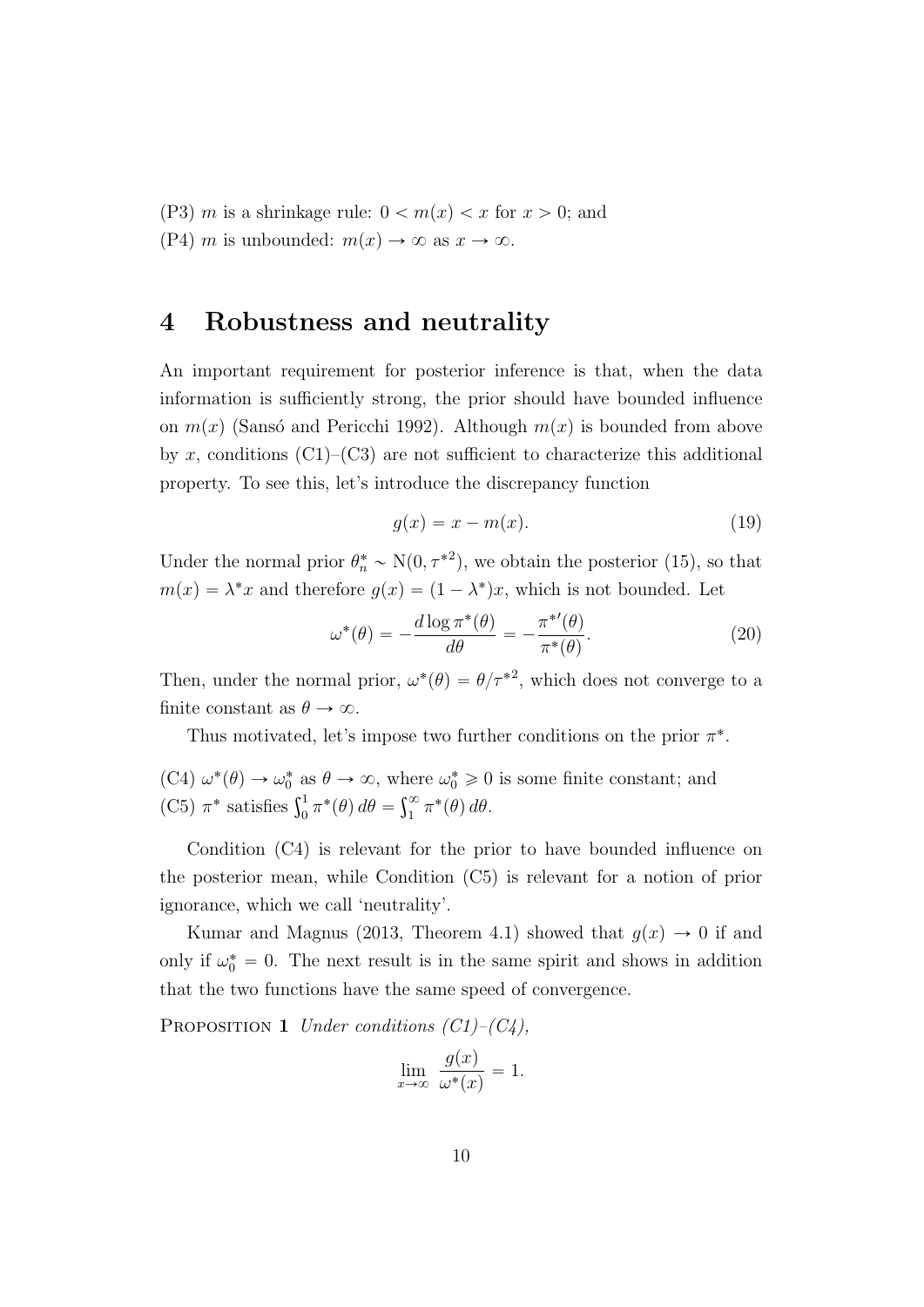This proposition implies that, under  $(C1)$ – $(C4)$ , q is bounded and, in fact, that  $g(x)$  converges to  $\omega_0^*$  as  $x \to \infty$ , so that  $\pi^*$  has bounded influence on the posterior mean. It also implies a stronger property called (Bayesian) robustness, which requires the discrepancy between x and  $m(x)$  to vanish as  $x \to \infty$ , so that prior information is essentially ignored when x is sufficiently large (Lindley 1968, Dawid 1973, Choy and Smith 1997). This follows from the fact that, when  $\omega_0^* = 0$ ,  $g(x)$  converges to 0 as  $x \to \infty$ .

Let us briefly discuss the concept of 'neutrality', which is important in WALS although it only plays a minor role in the asymptotic theory. In a Bayesian context one typically has to formalize the concept of prior ignorance. A flat (improper) prior is often used, as it can be computationally convenient. But a flat prior does not capture the idea of prior ignorance. In our context, ignorance means that we are ignorant whether or not  $\theta_n^*$  is smaller than one in absolute value, that is, whether or not the restricted LS estimator has a lower MSE than the unrestricted LS estimator. Thus we say that  $\pi^*$  is 'neutral' when it is symmetric around zero and

$$
\Pr(|\theta_n^*| < 1) = \frac{1}{2}.\tag{21}
$$

Conditions (C1) and (C5) imply neutrality.

We can write (21) equivalently in terms of the original  $\theta$  parameter: ˙

$$
\Pr\left(|\theta| < \frac{\sigma}{\sqrt{n}}\right) = \frac{1}{2},\tag{22}
$$

from which we see that the prior distribution of  $\theta$  is asymptotically of the mixed discrete-continuous type with  $Pr(\theta = 0) = 1/2$  and  $Pr(\theta > 0)$  $Pr(\theta < 0) = 1/4$ . This is similar to the 'spike and slab' prior originally proposed by Mitchell and Beauchamp (1988), which is becoming increasingly popular in the application of Bayesian regularization methods (see, e.g., Abadie and Kasy 2019, Giannone et al. 2021).

A Bayesian interpretation of the local misspecification framework (17), where  $\theta = \delta/\sqrt{n}$  for some  $\delta \neq 0$ , would correspond to a prior on  $\theta$  of the form ˙

$$
\Pr\left(|\theta| < \frac{\sigma}{\sqrt{n}}\right) = 1 - \alpha_n,\tag{23}
$$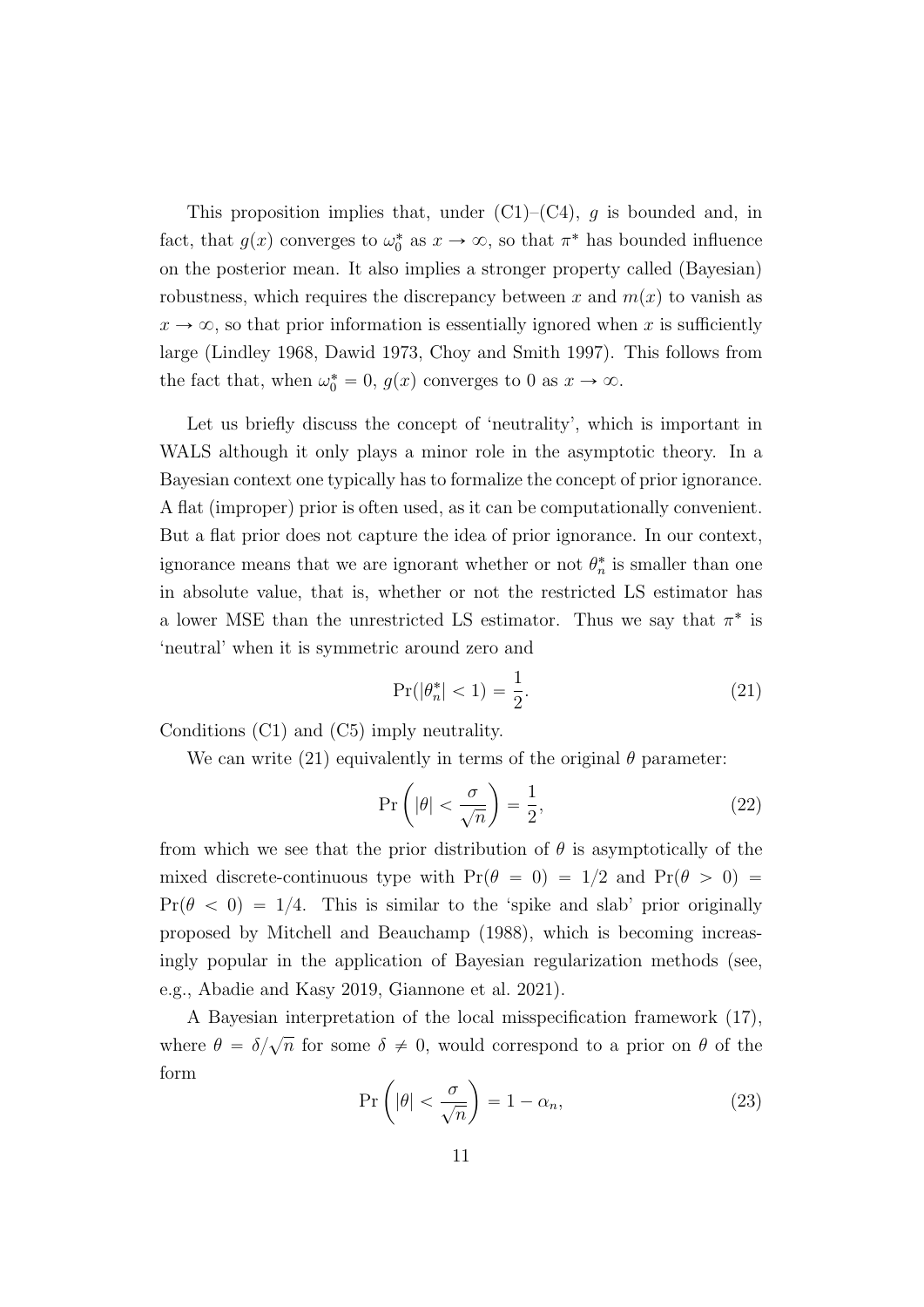where  $\alpha_n \to 0$  as  $n \to \infty$ . In this case, the prior probability that the theoretical t-ratio is less than one in absolute value approaches one as  $n \to \infty$ , which is the opposite of what we want. After all, in an  $\mathcal{M}\text{-closed environment}$ ment with a fixed model space, more data lead to higher t-ratios, so that including auxiliary variables becomes more profitable. In the end we wish to converge to the unrestricted model, not to the fully restricted model as under local misspecification.

As in previous WALS studies we assume that our prior on  $\theta_n^*$  belongs to the class of reflected generalized gamma distributions with density

$$
\pi^*(\theta; a, b, c) = \frac{cb^d}{2\Gamma(d)} |\theta|^{-a} \exp(-b|\theta|^c) \qquad (-\infty < \theta < \infty), \qquad (24)
$$

where  $0 \le a < 1, b > 0, c > 0, d = (1 - a)/c$ , and  $\Gamma(d)$  is the gamma function. This class of priors includes as special cases the one-parameter family of normal distributions ( $a = 0, c = 2, d = 1/2$ ) with mean zero and variance  $1/(2b)$ , the one-parameter family of Laplace distributions ( $a = 0$ ,  $c = 1, d = 1$ , and the two-parameter families of reflected Weibull  $(a = 1-c,$  $d = 1$ ) and Subbotin distributions  $(a = 0, d = 1/c)$ . All these priors satisfy regularity conditions  $(C1)$ – $(C3)$ .

As shown in Kumar and Magnus (2013) and Magnus and De Luca (2016), a reflected generalized gamma prior is robust if and only if  $0 < c < 1$ , and is neutral if and only if

$$
\Gamma(b,d) = \frac{1}{\Gamma(d)} \int_0^b t^{d-1} e^{-t} dt = 1/2,
$$
\n(25)

where  $\Gamma(b, d)$  is the (lower) incomplete gamma function. The Weibull and Subbotin priors are robust, but the Laplace prior is not (although it has bounded influence) since  $\omega_0^* = b \neq 0$ , and the normal prior has unbounded influence since  $\omega_0^* \to \infty$ .

Neutrality leads to  $b \approx 0.2275$  for the normal prior and to  $b = \log 2$  for the Laplace and Weibull priors. For the Subbotin prior, neutrality restricts b to be a nonlinear function of c given by  $\Gamma(b, 1/c) = 1/2$ .

For the Weibull and Subbotin priors we also fix the free prior parameter c by the minimax regret criterion for  $m_n^*$ , where regret is defined as the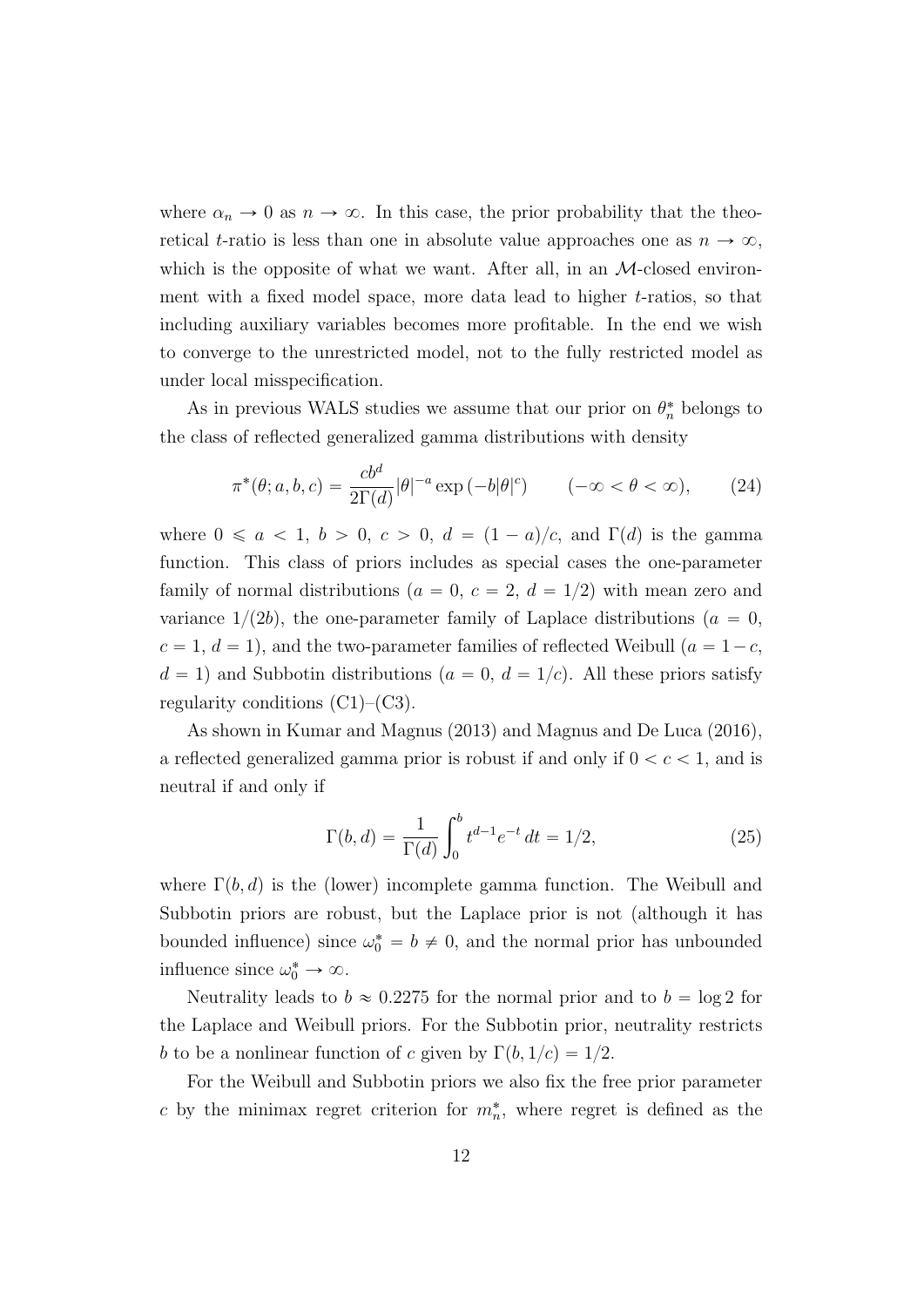difference between the MSE of  $m_n^*$  and the minimum MSE in estimating  $\theta_n^*$ . Based on this criterion, Magnus and De Luca (2016) find that the 'optimal' neutral and robust priors have  $c \approx 0.8876$  for the Weibull distribution and  $c \approx 0.7995$  and  $b \approx 0.9377$  for the Subbotin distribution.

#### 5 Asymptotic behavior of  $g(x_n^*)$  $\binom{*}{n}$  and  $m(x_n^*)$  $\binom{n}{n}$

For  $x \neq 0$  we define the function  $w(x) = m(x)/x$ , so that we can write

$$
m(x) = w(x)x,
$$
\n(26)

where conditions  $(C1)$ – $(C4)$  imply that  $w(x)$  is a symmetric shrinkage function, that is, it satisfies  $w(-x) = w(x)$  and  $0 < w(x) < 1$ . When the prior is robust (i.e. when  $\omega_0^* = 0$ ), then  $w(x) \to 1$  as  $x \to \infty$ .

We have

$$
m_n^* = m(x_n^*) = w(x_n^*) x_n^*, \qquad g_n^* = g(x_n^*) = x_n^* - m_n^*, \tag{27}
$$

so that the posterior mean  $m_n^*$  may be regarded as a weighted sum of the tratio  $x_n^*$  and zero, the center of the prior distribution of  $\theta_n^*$ . Our first interest is in characterizing the behavior of  $g_n^*$  as  $n \to \infty$ .

PROPOSITION 2 Under conditions  $(C1)$ – $(C4)$  we have

$$
\begin{cases}\ng_n^* \xrightarrow{p} \omega_0^* & \text{if } \theta > 0, \\
g_n^* = (1 - w(z)) \, z & \text{if } \theta = 0, \\
g_n^* \xrightarrow{p} -\omega_0^* & \text{if } \theta < 0,\n\end{cases}
$$

where  $z \sim N(0, 1)$ .

The asymptotic behavior of  $g_n^*$  thus depends on whether or not  $\theta = 0$ and whether or not the prior  $\pi^*$  is robust. In particular, for robust priors,  $g_n^* = o_p(1)$  if  $\theta \neq 0$  and  $g_n^* = O_p(1)$  if  $\theta = 0$ .

Figure 1 illustrates the behavior of the discrepancy function  $g$  under the neutral normal, Laplace, and 'optimal' (in the minimax regret sense) Weibull and Subbotin priors. For small values of  $x$  (say,  $x \leq 5$ ), the differences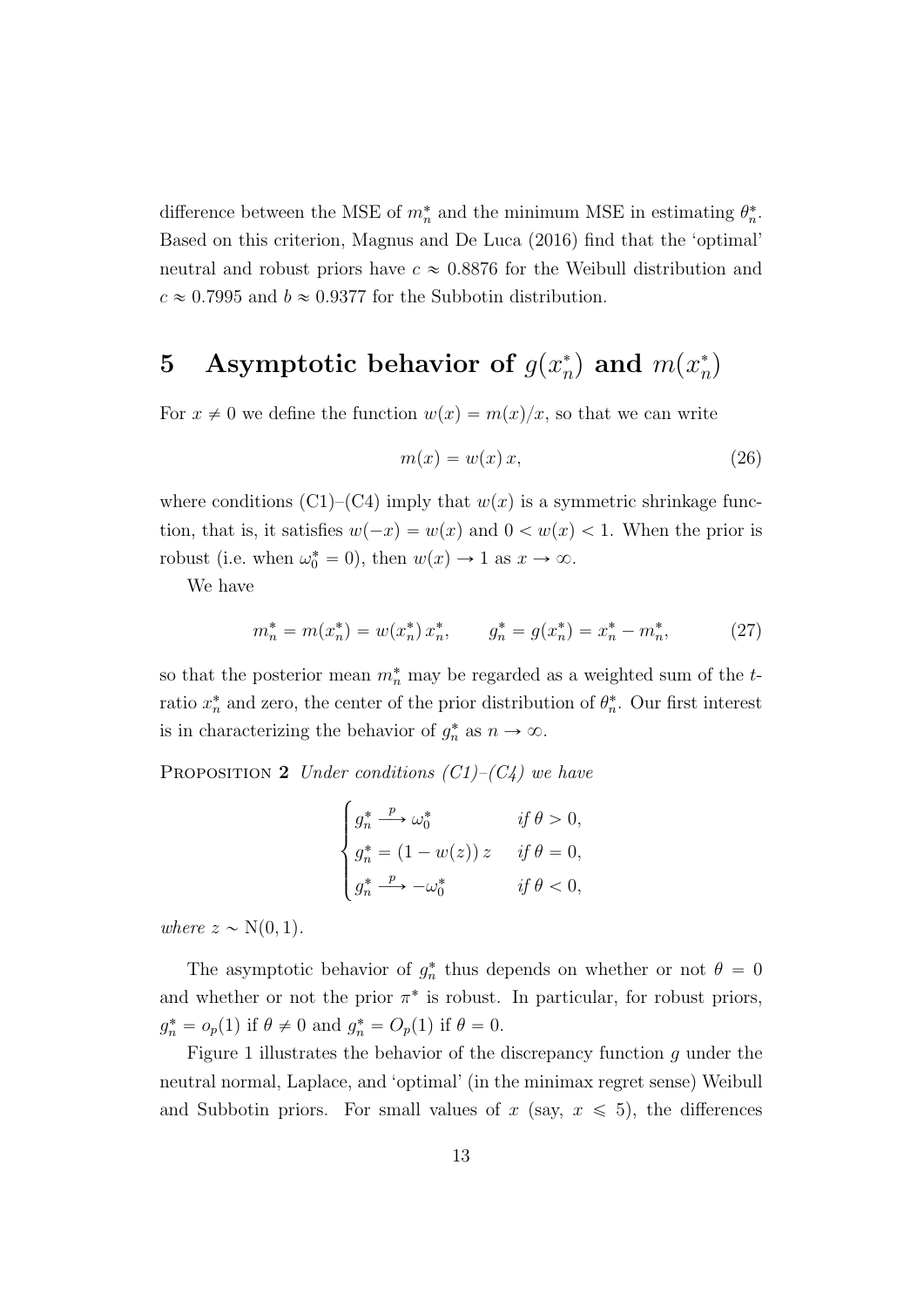Figure 1: The discrepancy function  $g(x)$  under normal (N), Laplace (L), and 'optimal' Weibull  $(W(c^*))$  and Subbotin  $(S(c^*))$  priors



between the discrepancy functions of the four priors are small, but they become larger when  $x$  increases. More specifically,  $g$  diverges to infinity for the normal prior, it converges to a constant  $b = \log 2$  for the Laplace prior, and it converges to zero for the robust Weibull and Subbotin priors. This is all in accordance to Proposition 2. The proposition does not, however, tell us how fast  $q(x)$  converges to zero under the Weibull and Subbotin priors. The answer is: rather slowly.

We investigate the slow convergence further in Figure 2, which plots the discrepancy functions under the Weibull (left panel) and Subbotin (right panel) priors for alternative values of the prior parameter c. In all cases, the prior parameter  $b$  is chosen to satisfy the neutrality condition (25). The figure shows that, if we choose a smaller value for  $c$ , then the discrepancy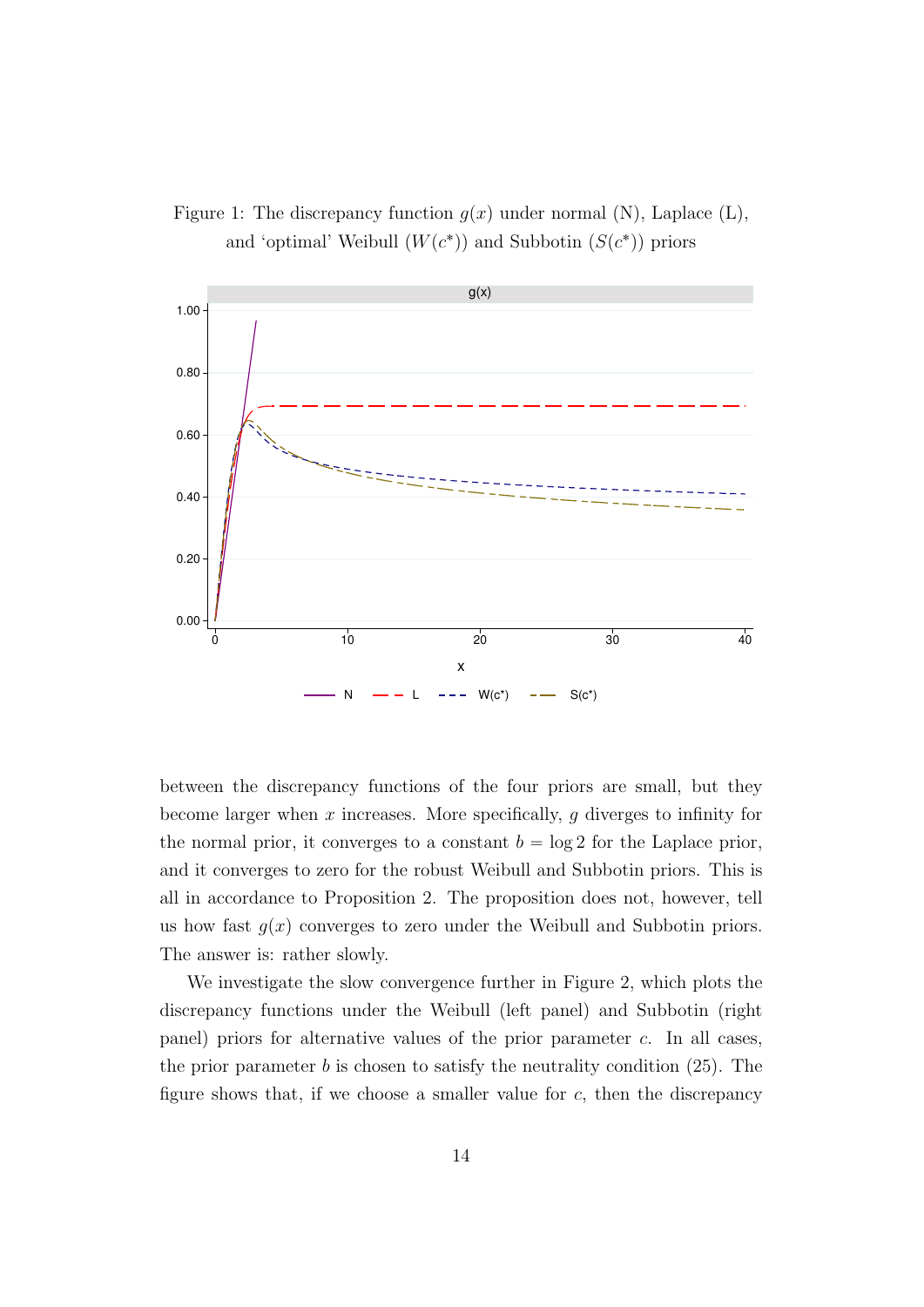Figure 2: The discrepancy function  $g(x)$  under Weibull and Subbotin priors for alternative values of the prior parameter  $c$ 



functions of both priors become larger at small values of  $x$  but converge to zero more rapidly as  $x$  increases. Thus, values of  $c$  below the minimax regret choice  $c^*$  imply a higher speed at which  $g(x) \to 0$  as  $x \to \infty$ , but at the cost of a larger finite-sample bias.

The asymptotic behavior of  $m_n^*$  as an estimator of  $\theta_n^*$  now follows easily. PROPOSITION 3 Under conditions  $(C1)$ – $(C4)$  we have

$$
\begin{cases}\nm_n^* - \theta_n^* \xrightarrow{d} \mathcal{N}(-\omega_0^*, 1) & \text{if } \theta > 0, \\
m_n^* = w(z) \, z & \text{if } \theta = 0, \\
m_n^* - \theta_n^* \xrightarrow{d} \mathcal{N}(\omega_0^*, 1) & \text{if } \theta < 0,\n\end{cases}
$$

where  $z \sim N(0, 1)$ .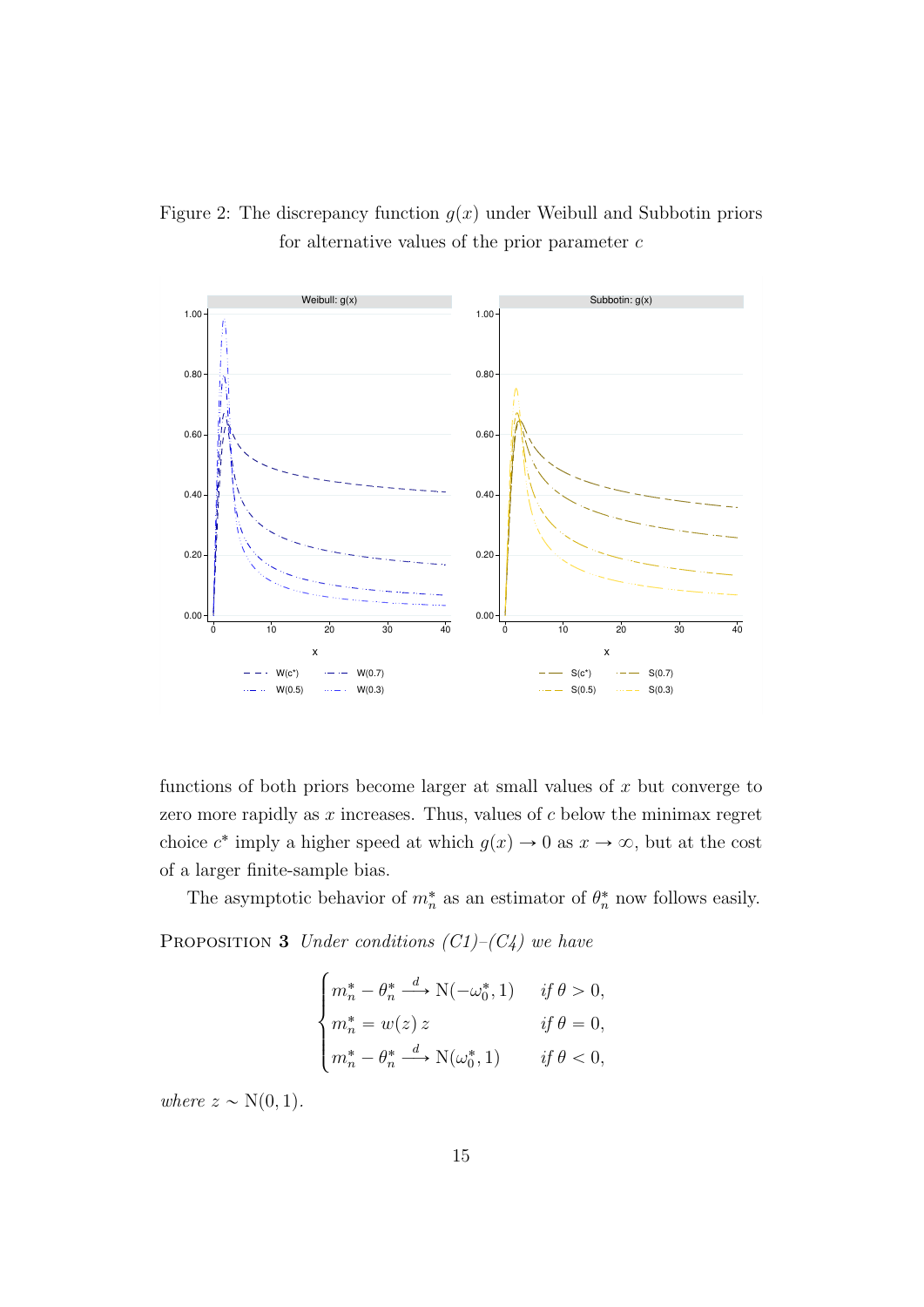If  $\theta \neq 0$ , then  $\pi^*$  is not correctly centered and estimating  $\theta_n^*$  by  $m_n^*$  suffers from a finite-sample attenuation bias (De Luca et al. 2021a). However, as the t-ratio  $x_n^*$  increases with the sample size, conditions (C1)–(C4) ensure that plim  $|g_n^*| = \omega_0^*$ . Hence, the bias of  $m_n^*$  is asymptotically bounded and converges to zero when  $\pi^*$  is robust. This also implies that  $m_n^*$  and  $x_n^*$  are asymptotically equivalent except for a possible shift  $\omega_0^*$  when  $\pi^*$  is not robust.

If  $\theta = 0$ , then  $\pi^*$  is correctly centered and  $m_n^* = w(z)z$  is unbiased and more efficient than  $x_n^* = z$ , no matter what the sample size is and whether the prior is robust or not. The distribution of  $m_n^*$  at  $\theta = 0$  thus does not depend on  $n$  and is not standard-normal. It is symmetric around zero and so all odd moments are zero but, since  $\mathbb{E}(m_n^*)^{2h} = \mathbb{E}(w(z)^{2h}z^{2h}) < \mathbb{E}(z^{2h}),$ the even moments are all smaller than the corresponding moments of the standard-normal distribution. In particular, setting  $h = 1$ , we see that at  $\theta = 0$  the posterior mean  $m_n^*$  is unbiased and more efficient than the usual estimator  $x_n^*$ .

Propositions 2 and 3 can easily be extended to the case when  $\sigma$  is unknown and estimated consistently by  $s_n$ . We only need to replace  $x_n^*$  by

$$
x_n^{**} = \frac{x_n^*}{s_n/\sigma} = \frac{x_n}{s_n/\sqrt{n}}.\tag{28}
$$

Specifically, if we redefine the posterior mean and the discrepancy function in (27) as

$$
m_n^{**} = m(x_n^{**}) = w(x_n^{**})x_n^{**}, \qquad g_n^{**} = g(x_n^{**}) = x_n^{**} - m_n^{**}, \qquad (29)
$$

then Propositions 2 and 3 remain valid for  $g_n^{**}$  and  $m_n^{**}$ , respectively. The only difference is that, for  $\theta = 0$ , we should replace z by  $z_n \stackrel{d}{\longrightarrow} N(0, 1)$ .

### 6 A Bayesian shrinkage estimator of  $\theta$

These preliminary results enable us to address the estimation of  $\theta$  in (12). Given a consistent estimator  $s_n$  of  $\sigma$ , our Bayesian shrinkage estimator of  $\theta$ is

$$
\hat{\theta}_n = \frac{s_n}{\sqrt{n}} m_n^{**} = \frac{s_n}{\sqrt{n}} w(x_n^{**}) x_n^{**} = w(x_n^{**}) x_n,
$$
\n(30)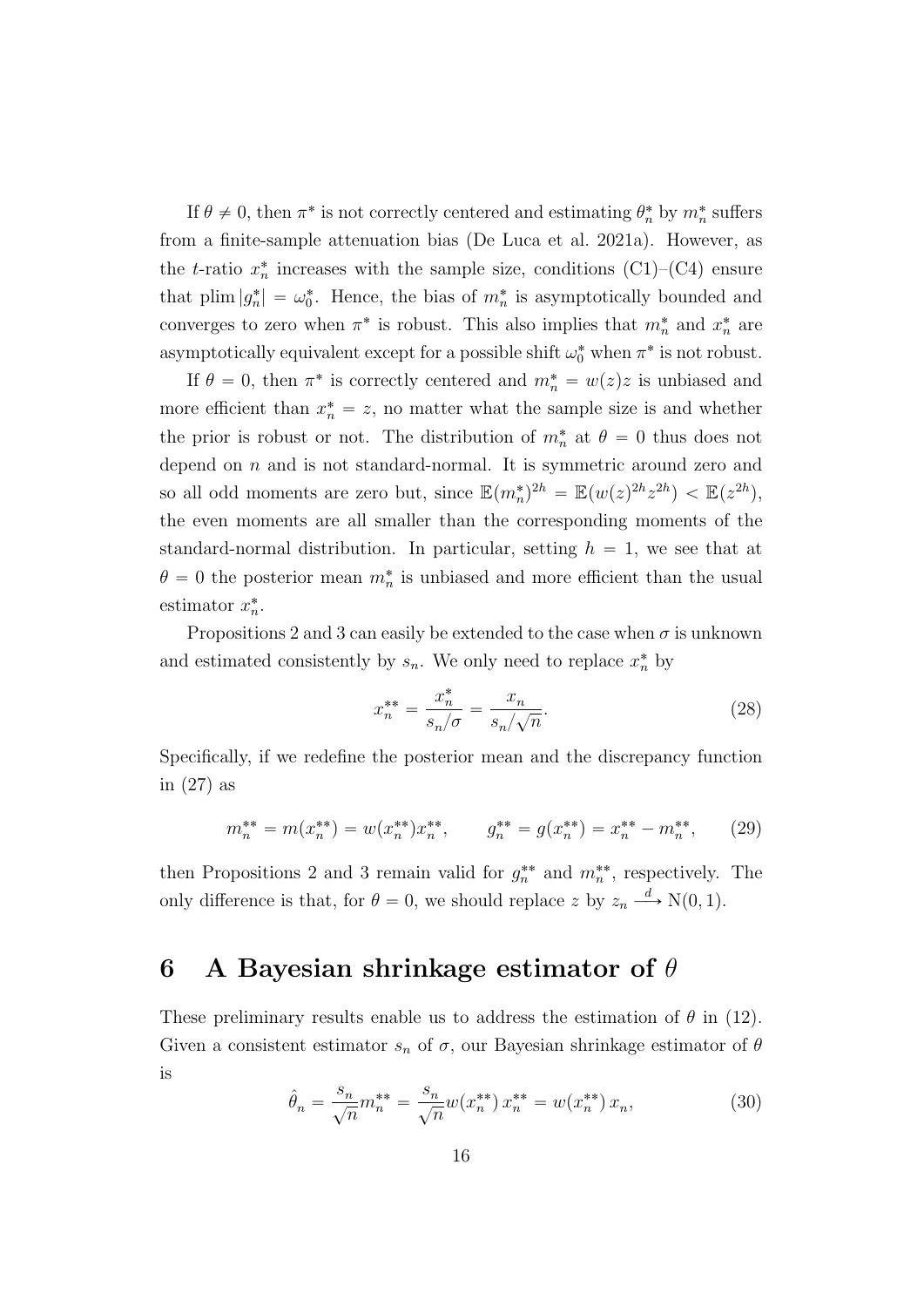which deviates from the usual estimator  $x_n$  by the shrinkage factor  $w(x_n^{**})$ evaluated at  $x_n^{**}$ .

Since

$$
\sqrt{n}(x_n - \hat{\theta}_n)/s_n = \sqrt{n}(x_n - w(x_n^{**})x_n)/s_n = x_n^{**} - m_n^{**} = g_n^{**},
$$
 (31)

we see from the extension of Proposition 2 that, under conditions  $(C1)$ – $(C4)$ ,  $\ddot{\phantom{0}}$ 

$$
\begin{cases}\n\sqrt{n}(x_n - \hat{\theta}_n)/s_n \xrightarrow{p} \omega_0^* & \text{if } \theta > 0, \\
\sqrt{n}(x_n - \hat{\theta}_n)/s_n = (1 - w(z_n)) z_n & \text{if } \theta = 0, \\
\sqrt{n}(x_n - \hat{\theta}_n)/s_n \xrightarrow{p} -\omega_0^* & \text{if } \theta < 0,\n\end{cases}
$$
\n(32)

where plim  $z_n = z \sim N(0, 1)$ . Thus we obtain

PROPOSITION 4 Under conditions  $(C1)$ - $(C4)$ , the shrinkage estimator  $\hat{\theta}_n$  is consistent for all  $\theta$  and asymptotically normal for all  $\theta \neq 0$ . In particular,

$$
\sqrt{n}(\hat{\theta}_n - \theta)/s_n \xrightarrow{d} \begin{cases} \mathcal{N}(-\omega_0^*, 1) & \text{if } \theta > 0, \\ w(z) z & \text{if } \theta = 0, \\ \mathcal{N}(\omega_0^*, 1) & \text{if } \theta < 0, \end{cases}
$$

where  $z \sim N(0, 1)$ .

Under certain conditions, the first and second moments of  $\sqrt{n}(\hat{\theta}_n - \theta)$  will converge to finite limits, and indeed we have

PROPOSITION 5 Under conditions  $(C1)$ – $(C4)$ ,  $\ddot{\phantom{0}}$ 

$$
\sqrt{n} \mathbb{E}(\hat{\theta}_n - \theta) \to \begin{cases}\n-\sigma \omega_0^* & \text{if } \theta > 0, \\
0 & \text{if } \theta = 0, \\
\sigma \omega_0^* & \text{if } \theta < 0,\n\end{cases}
$$

and

$$
n \, \mathbb{V}(\hat{\theta}_n) \to \begin{cases} \sigma^2 & \text{if } \theta \neq 0, \\ \sigma^2 \, \mathbb{E}(w(z)z)^2 & \text{if } \theta = 0. \end{cases}
$$

Our Bayesian shrinkage estimator is thus asymptotically unbiased only when the prior is robust, and it is always more efficient than the usual estimator  $x_n^{**}$  at  $\theta = 0$ .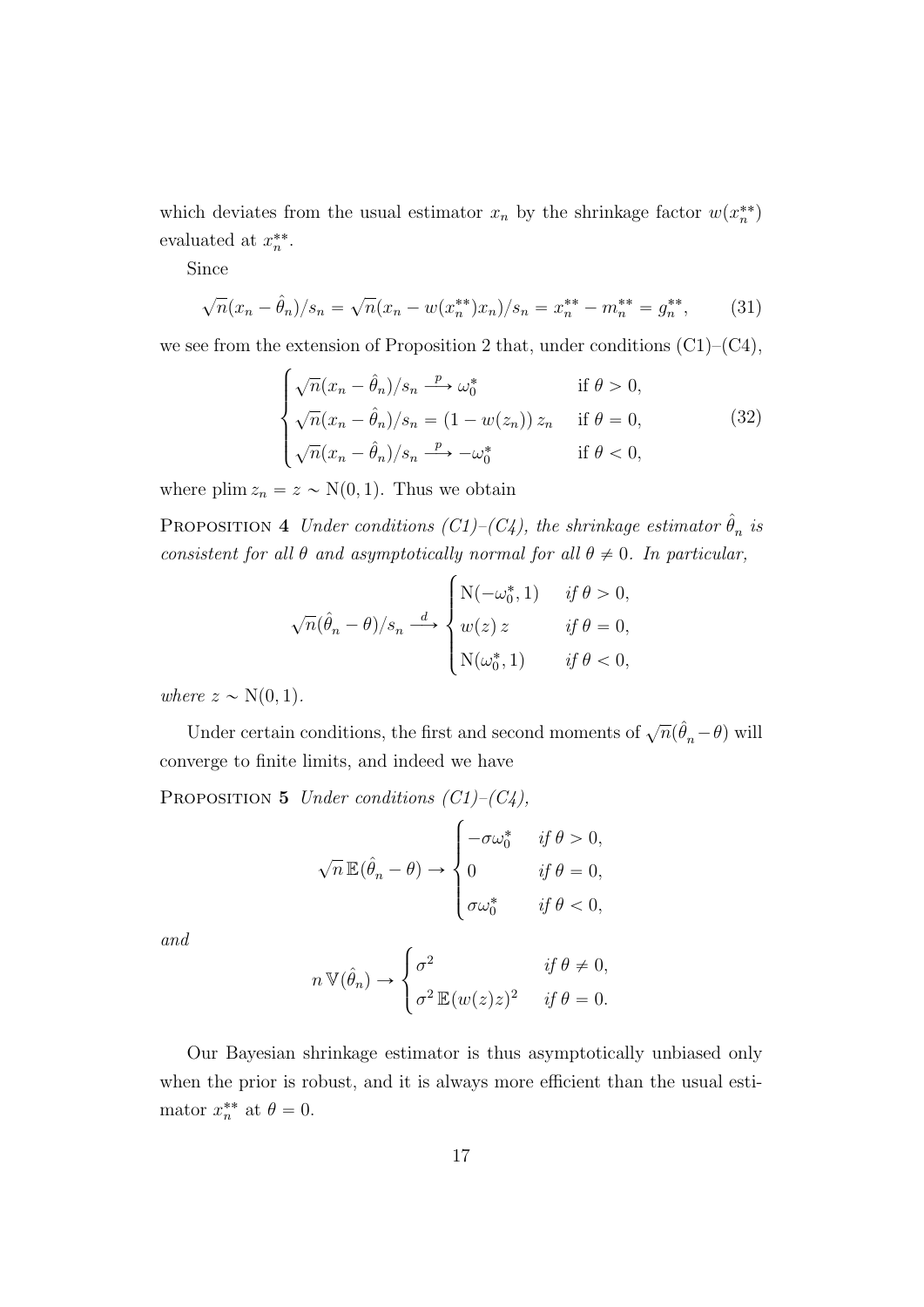### 7 Implications for WALS

We now return to WALS, using the asymptotic results obtained for the normal location model. Our model is  $y = X_1 \beta_1 + X_2 \beta_2 + \epsilon$ , as in (1), which we transform to  $y = Z_1 \gamma_1 + Z_2 \gamma_2 + \epsilon$ , as in (4). The key to this transformation is that  $Z_2'M_1Z_2/n = I_{k_2}$ , so that the  $k_2$  components of the LS estimator of  $\gamma_2$  are independent.

Our purpose is to obtain the asymptotic distribution of the WALS estimator of  $\beta = (\beta_1', \beta_2')'$  through the asymptotic distribution of the WALS estimator of  $\gamma = (\gamma_1', \gamma_2')'$ . To keep track of the sample size, we add an index n to all relevant data-dependent parameters and random variables.

Let  $\hat{\gamma}_{2u,n}$  be the LS estimator of  $\gamma_2$  in the unrestricted model, and let  $\hat{\gamma}_{1r,n}$  be the LS estimator of  $\gamma_1$  in the fully restricted model. Denoting the hth component of  $\gamma_2$  by  $\gamma_{2h}$ , and the hth component of  $\hat{\gamma}_{2u,n}$  by  $(\hat{\gamma}_{2u,n})_h$ , we define

$$
\theta_{h,n}^* = \frac{\gamma_{2h}}{\sigma/\sqrt{n}}, \qquad x_{h,n}^{**} = \frac{(\hat{\gamma}_{2u,n})_h}{s_n/\sqrt{n}}, \tag{33}
$$

as in (13) and (28), where  $s_n^2$  is the LS estimator of  $\sigma^2$  in the unrestricted model. Given a neutral prior on  $\theta_{h,n}^*$ , such as the Laplace, Weibull or Subbotin priors discussed in Section 4, the Bayesian approach to the normal location problem yields a consistent estimator

$$
\hat{\theta}_{h,n} = \frac{s_n}{\sqrt{n}} m_{h,n}^{**} \tag{34}
$$

of  $\gamma_{2h}$ , as in (30).

The WALS estimators of  $\gamma_1$  and  $\gamma_2$  can be written as

$$
\tilde{\gamma}_{1,n} = \hat{\gamma}_{1r,n} - Q_n \tilde{\gamma}_{2,n}, \qquad \tilde{\gamma}_{2,n} = (s_n/\sqrt{n}) m_n^{**}, \qquad (35)
$$

where  $m_n^{**} = (m_{1,n}^{**}, \ldots, m_{k_2,n}^{**})'$ , and the WALS estimators of  $\beta_1$  and  $\beta_2$  as

$$
\tilde{\beta}_{1,n} = \Delta_{1,n} \tilde{\gamma}_{1,n}, \qquad \tilde{\beta}_{2,n} = \Delta_{2,n} \Psi_n^{-1/2} \tilde{\gamma}_{2,n}.
$$
 (36)

The probability limits of these estimators follow from those of ˜ ˜ ¸

$$
\Sigma = \begin{pmatrix} \Sigma_{11} & \Sigma_{12} \\ \Sigma_{21} & \Sigma_{22} \end{pmatrix} = \frac{1}{n} \begin{pmatrix} X_1' X_1 & X_1' X_2 \\ X_2' X_1 & X_2' X_2 \end{pmatrix},
$$
(37)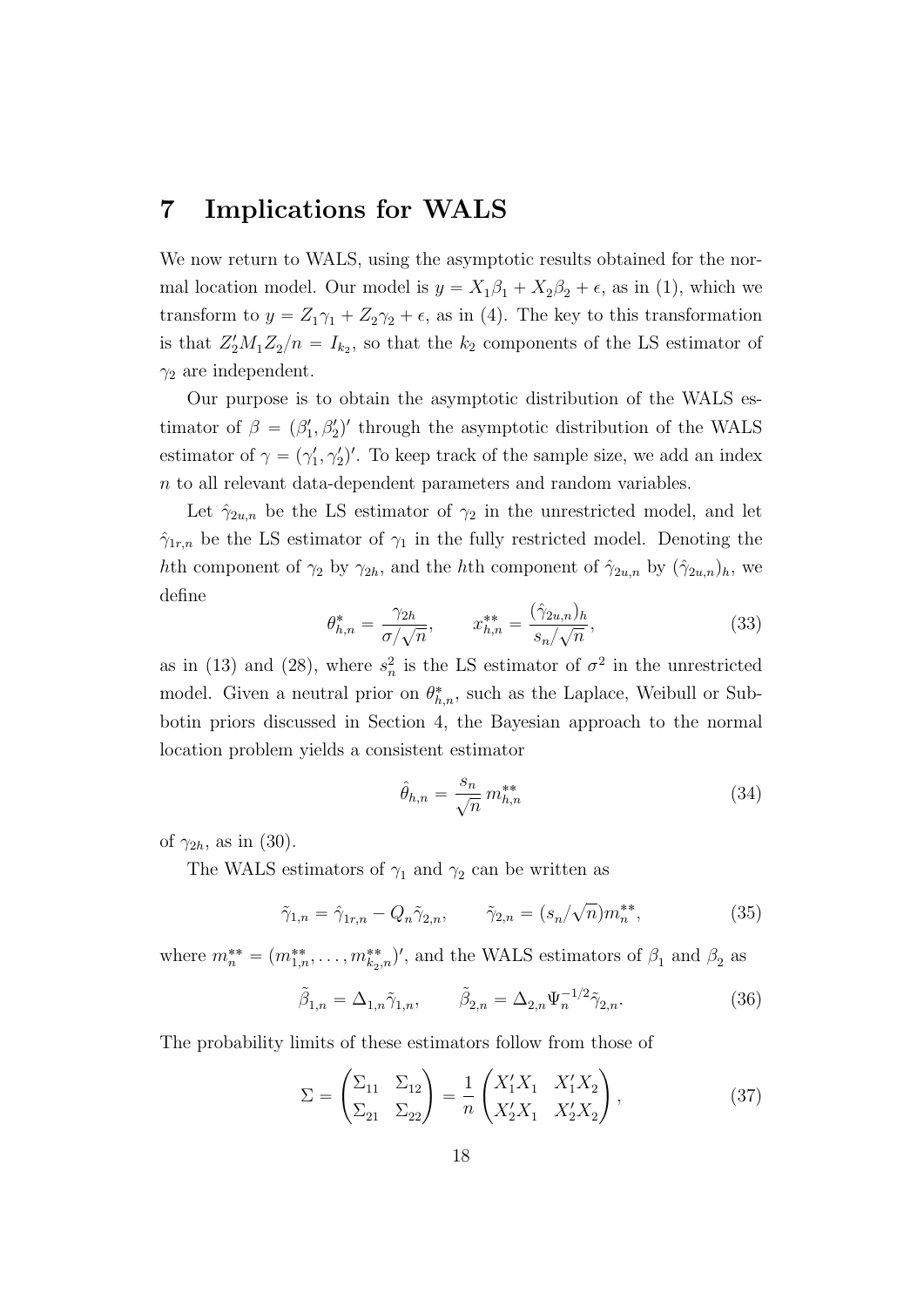the continuity of eigenprojections and symmetric matrix functions (De Luca et al. 2018, Appendix B), and the asymptotic results obtained for the normal location model. Specifically, letting

$$
\text{plim}\,\Sigma = \bar{\Sigma} = \begin{pmatrix} \bar{\Sigma}_{11} & \bar{\Sigma}_{12} \\ \bar{\Sigma}_{21} & \bar{\Sigma}_{22} \end{pmatrix},\tag{38}
$$

we find that

$$
\text{plim}\,\Delta_{1,n} = \bar{\Delta}_1, \qquad \text{plim}\,\frac{Z_1'Z_1}{n} = \bar{\Delta}_1\bar{\Sigma}_{11}\bar{\Delta}_1 = \bar{\Sigma}_{11}^*,\tag{39}
$$

where  $\bar{\Delta}_1$  is a nonrandom diagonal matrix whose diagonal elements are equal to the inverse of the square root of the corresponding diagonal element of  $\bar{\Sigma}_{11}$ , and  $\bar{\Sigma}_{11}^{*}$  is a nonrandom matrix with diagonal elements equal to one. Similarly, by the continuity of the inverse, we find that

$$
\text{plim}\,\Delta_{2,n} = \bar{\Delta}_2, \qquad \text{plim}\,\Psi_n = \bar{\Delta}_2(\bar{\Sigma}^{22})^{-1}\bar{\Delta}_2 = \bar{\Psi}, \tag{40}
$$

where  $\bar{\Delta}_2$  is a nonrandom diagonal matrix whose diagonal elements are equal to the square root of the corresponding diagonal element of  $\bar{\Sigma}^{22}$  =  $(\bar{\Sigma}_{22} - \bar{\Sigma}_{21} \bar{\Sigma}_{11}^{-1} \bar{\Sigma}_{12})^{-1}$  (the bottom-right block of the matrix  $\bar{\Sigma}^{-1}$ ), and  $\bar{\Psi}$  is a nonrandom matrix with diagonal elements equal to one. The continuity of  $\Psi_n^{-1/2}$  also implies that

plim 
$$
\frac{Z_1' Z_2}{n} = \bar{\Delta}_1 \bar{\Sigma}_{12} \bar{\Delta}_2 \bar{\Psi}^{-1/2} = \bar{\Sigma}_{12}^*
$$
 (41)

and

$$
\text{plim}\,\frac{Z_2'Z_2}{n} = \bar{\Psi}^{-1/2}\bar{\Delta}_2\bar{\Sigma}_{22}\bar{\Delta}_2\bar{\Psi}^{-1/2} = \bar{\Sigma}_{22}^*,\tag{42}
$$

so that  $\lim_{n} Q_n = \overline{\Sigma}_{11}^{*-1} \overline{\Sigma}_{12}^* = \overline{Q}^*$  and  $\overline{\Sigma}_{22}^* - \overline{\Sigma}_{21}^* \overline{Q}^* = I_{k_2}$ .

Now that the relationship between WALS and the normal location model has been made precise, we can invoke Proposition 4 to obtain the asymptotic distribution of the WALS estimator  $\tilde{\gamma}_{2,n}$  of  $\gamma_2$ .

PROPOSITION 6 The WALS estimator  $\tilde{\gamma}_{2,n}$  is a consistent estimator of  $\gamma_2$ and  $\sqrt{n}(\tilde{\gamma}_{2,n} - \gamma_2)/s_n \stackrel{d}{\longrightarrow} \mathcal{Z}_2$ , where  $\mathcal{Z}_2$  is a random  $k_2 \times 1$  vector of inde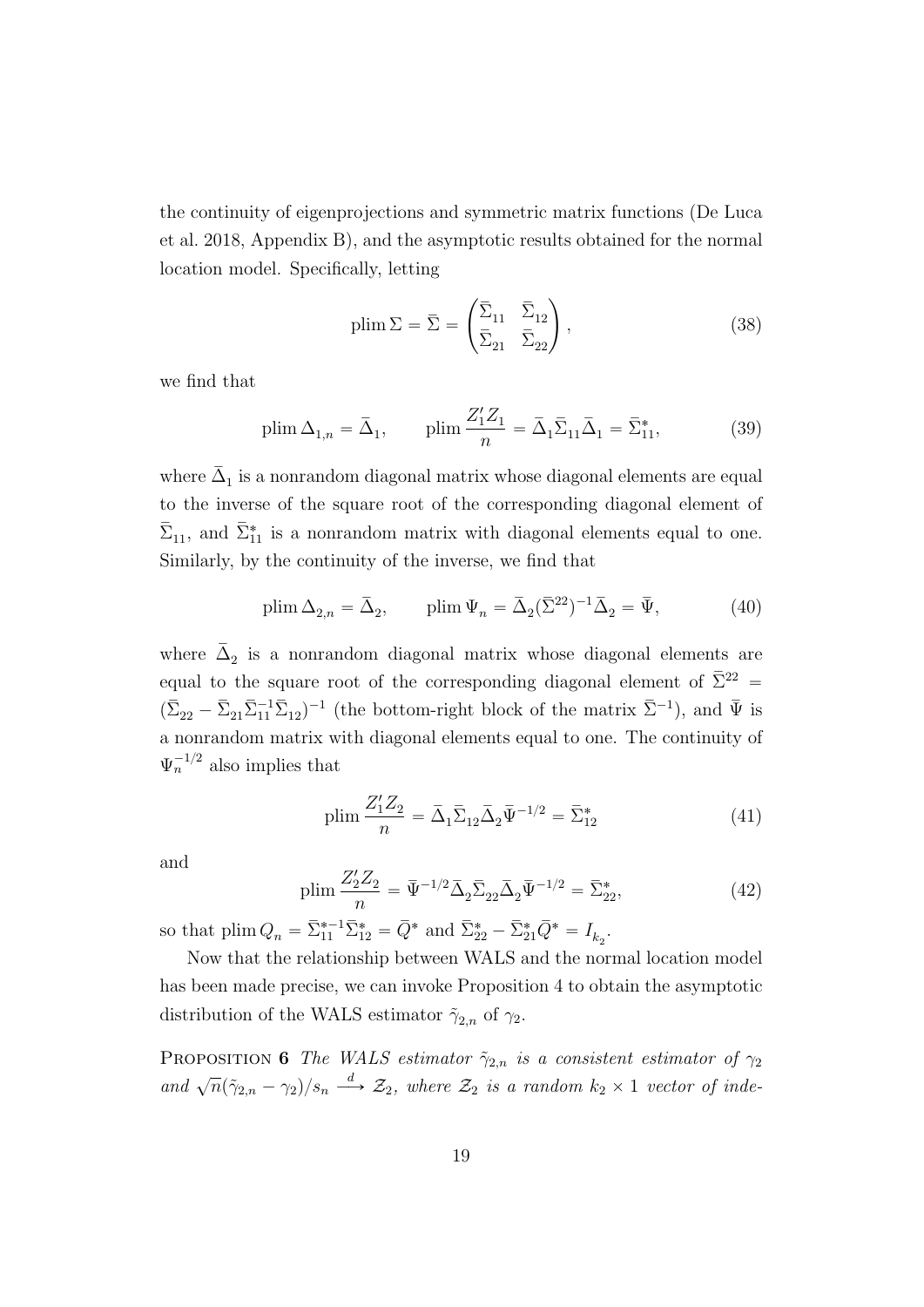pendent components with hth component **\$100 million** 

$$
\mathcal{Z}_{2h} = \begin{cases} z - \omega_0^* & \text{if } \gamma_{2h} > 0, \\ w(z) z & \text{if } \gamma_{2h} = 0, \\ z + \omega_0^* & \text{if } \gamma_{2h} < 0, \end{cases}
$$

where  $z \sim N(0, 1)$ . In particular, when the prior is robust,

$$
\mathcal{Z}_{2h} = \begin{cases} z & \text{if } \gamma_{2h} \neq 0, \\ w(z) z & \text{if } \gamma_{2h} = 0. \end{cases}
$$

Recall that the WALS estimator  $\tilde{\gamma}_{2,n}$  depends only on the unrestricted LS estimator  $\hat{\gamma}_{2u,n}$  and is therefore independent of the fully restricted LS estimator  $\hat{\gamma}_{1r,n}$ . Since the latter may be written as

$$
\hat{\gamma}_{1r,n} = \left(\frac{Z_1'Z_1}{n}\right)^{-1} \left(\frac{Z_1'y}{n}\right) = \gamma_1 + Q_n\gamma_2 + \left(\frac{Z_1'Z_1}{n}\right)^{-1} \left(\frac{Z_1'\epsilon}{n}\right),\tag{43}
$$

we have, using (35) and (43),

$$
\tilde{\gamma}_{1,n} - \gamma_1 = \hat{\gamma}_{1r,n} - \gamma_1 - Q_n \tilde{\gamma}_{2,n} = (Z_1' Z_1/n)^{-1} (Z_1' \epsilon/n) - Q_n(\tilde{\gamma}_{2,n} - \gamma_2), \tag{44}
$$

and so, using (44) and Proposition 6,

$$
\sqrt{n}\begin{pmatrix} \tilde{\gamma}_{1,n} - \gamma_1 \\ \tilde{\gamma}_{2,n} - \gamma_2 \end{pmatrix} \stackrel{d}{\longrightarrow} \sigma \begin{pmatrix} \bar{\Sigma}_{11}^{*-1/2} & -\bar{Q}^* \\ 0 & I_{k_2} \end{pmatrix} \begin{pmatrix} \mathcal{Z}_1 \\ \mathcal{Z}_2 \end{pmatrix},
$$
(45)

where  $\mathcal{Z}_1 \sim N(0, I_{k_1})$  and  $\mathcal{Z}_2$  is defined in Proposition 6. The asymptotic distribution of the WALS estimator of  $\beta_1$  and  $\beta_2$  then follows.

PROPOSITION 7 The WALS estimators  $\tilde{\beta}_{1,n}$  and  $\tilde{\beta}_{2,n}$  are consistent for  $\beta_1$ and  $\beta_2$ , and

$$
\sqrt{n}\begin{pmatrix}\tilde{\beta}_{1,n}-\beta_1\\ \tilde{\beta}_{2,n}-\beta_2\end{pmatrix} \stackrel{d}{\longrightarrow} \sigma\begin{pmatrix}\overline{\Sigma}_{11}^{-1/2} & -\overline{\Sigma}_{11}^{-1}\overline{\Sigma}_{12}(\overline{\Sigma}^{22})^{1/2}\\ 0 & (\overline{\Sigma}^{22})^{1/2}\end{pmatrix}\begin{pmatrix}\mathcal{Z}_1\\ \mathcal{Z}_2\end{pmatrix}
$$

where  $\mathcal{Z}_1 \sim \text{N}(0, I_{k_1})$ ,  $\mathcal{Z}_2$  is defined in Proposition 6, and  $\mathcal{Z}_1$  and  $\mathcal{Z}_2$  are independent.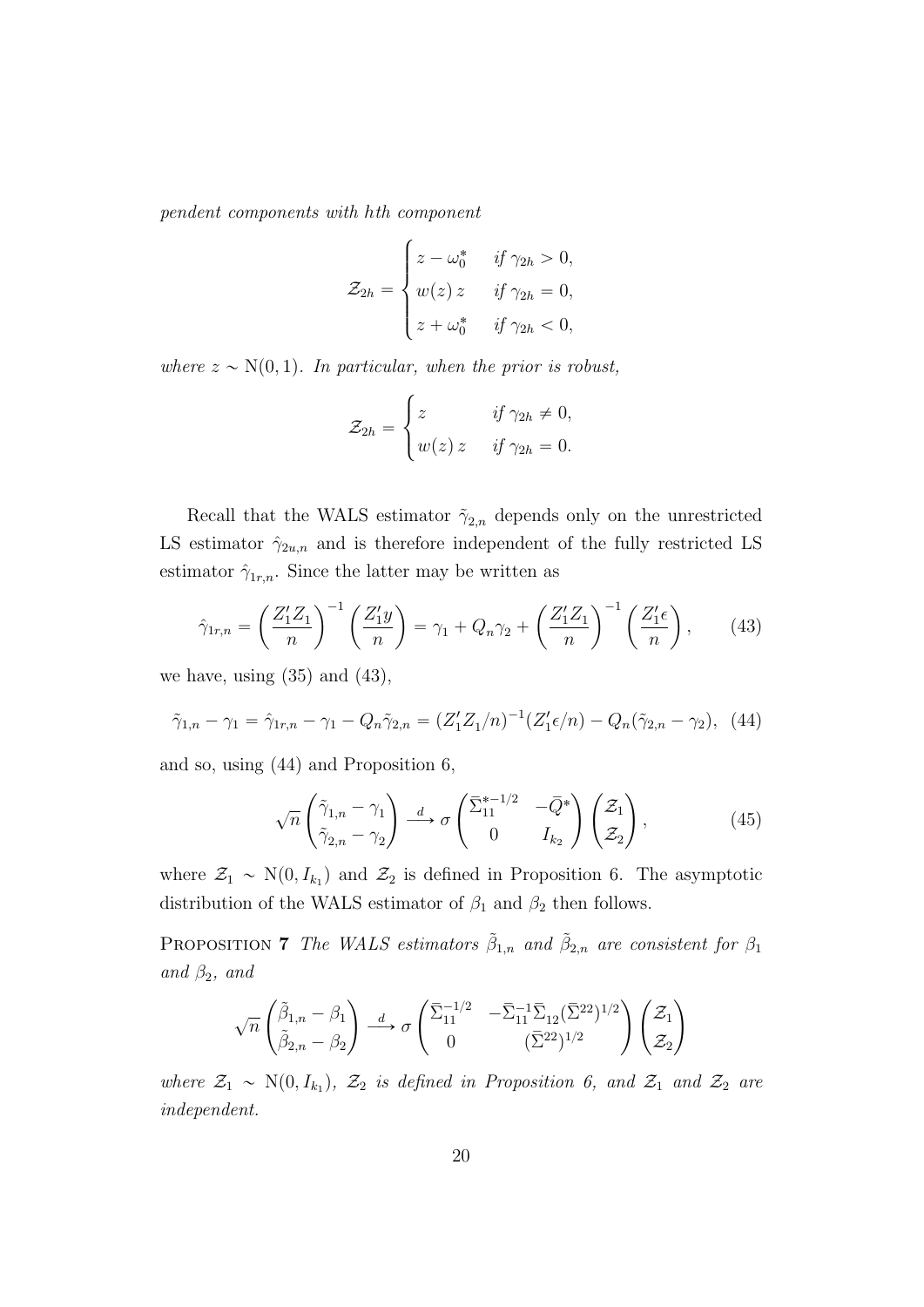If  $\omega_0^* = 0$  (robust prior) and all components of  $\gamma_2$  are nonzero, then the asymptotic distribution of WALS equals that of the unrestricted LS estimator. Under restrictions  $(C1)$ – $(C4)$  on the prior, this agrees with the standard Bayesian approach to model uncertainty. When  $\beta_2 = 0$ , corresponding to the limiting case implied by the local misspecification framework, the WALS estimator based on a robust prior is asymptotically more efficient than the unrestricted LS estimator. On the other hand, if  $\omega_0^*$  is a nonzero finite constant, as in the case of the Laplace prior, the WALS estimator is asymptotically biased and less efficient, in the MSE sense, than the unrestricted LS estimator. This is one reason why robust priors are preferred over non-robust priors.

Our results on the asymptotic properties of the WALS estimator are in line with those of other frequentist model-averaging estimators, such as the Mallows model-averaging estimator (Hansen 2007) and the jackknife modelaveraging estimator (Hansen and Racine 2012). Under a standard asymptotic setup with fixed parameters, Zhang and Liu (2019) have recently shown that these two estimators asymptotically assign zero weight to all under-fitted models. Similar results hold for other frequentist model-averaging estimators based on smoothed information criteria (Wang et al. 2019). These results imply that, when the DGP has a 'sparse' structure, the asymptotic distribution of these estimators is nonstandard because of the random positive weights assigned to just-fitted and over-fitted models. However, when the DGP has a 'dense' structure, such estimators are asymptotically equivalent to the unrestricted LS estimator. This is exactly what happens with the WALS estimator based on a robust prior, as the underlying model (4) is likely to be dense due to the transformations in (2).

Proposition 7 also provides useful insights on the issue of inference after WALS estimation. De Luca et al. (2021b) have recently proposed a simulation-based approach that yields re-centered confidence and prediction intervals using the bias-corrected posterior mean as a frequentist estimator of the normal location parameter. This approach does not require asymptotic approximations and its intervals are not necessarily symmetric. The extensive set of Monte Carlo experiments in De Luca et al. (2021b) suggests that one can also construct valid intervals by a simpler 'centered-and-naive'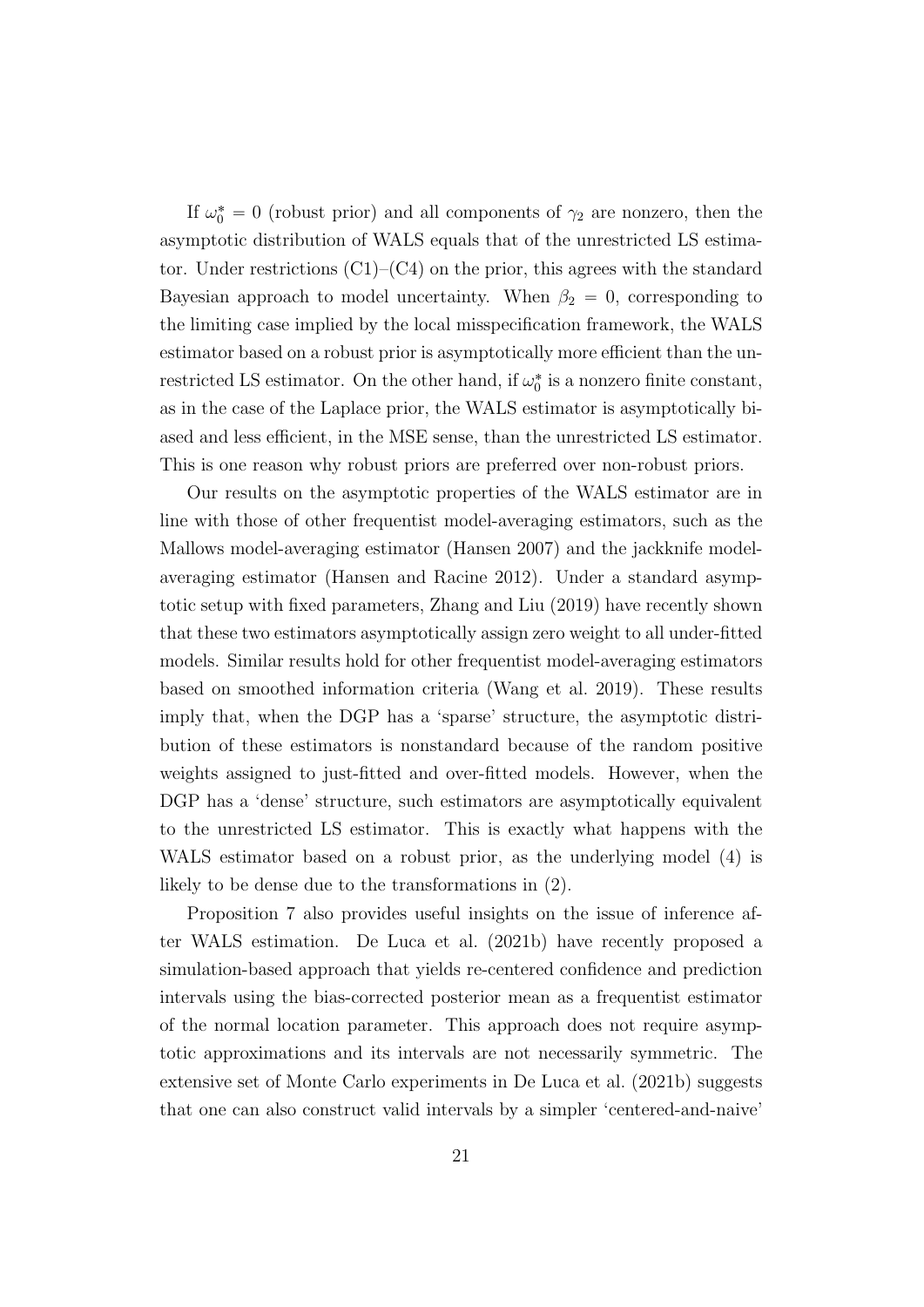approach which corrects for the estimation bias and uses critical values from the normal distribution. The Monte Carlo evidence in the next section shows that this simpler approach is justified by the asymptotic approximations.

### 8 Monte Carlo evidence

So far we have developed the asymptotic theory, first for the normal location model, then for WALS. Several questions remain which we can answer, with appropriate caution, by Monte Carlo experimentation. How fast is the convergence of the WALS estimator (especially the WALS estimator of the focus parameters) to its asymptotic distribution? Is the convergence monotonic in  $n$ ? Can we increase the speed at which the finite-sample bias converges to zero by using a robust prior with  $c$  smaller than the minimax regret solution  $c^*$ ? And, what is the large-sample performance of the bias-correction strategy proposed by De Luca et al. (2021a, 2021b)?

We address these questions by considering a homoskedastic linear regression model with  $k_1 = 2$  focus regressors: the constant term  $x_{1,1}$  and  $x_{1,2}$ ; and  $k_2 = 8$  auxiliary regressors:  $x_{2,1}, \ldots, x_{2,8}.^2$  For  $-1/(k_2-1) < \rho < 1$  we define the  $k_2 \times k_2$  equicorrelation matrix

$$
\Omega_{k_2}(\rho) = \begin{pmatrix} 1 & \rho & \dots & \rho \\ \rho & 1 & \dots & \rho \\ \vdots & \vdots & & \vdots \\ \rho & \rho & \dots & 1 \end{pmatrix} = \nu_1 J + \nu_2 (I_{k_2} - J), \tag{46}
$$

where

$$
\nu_1 = 1 + (k_2 - 1)\rho, \qquad \nu_2 = 1 - \rho, \qquad J = u'/k_2,\tag{47}
$$

and *i* denotes the  $k_2 \times 1$  vector of ones. The nine regressors  $x_{1,2}, x_{2,1}, \ldots, x_{2,8}$ are drawn from a multivariate normal distribution with mean zero and variance  $\sigma_x^2 \Omega_{k_2+1}(\rho)$ . We fix  $\beta_1 = (1, 1)'$ ,  $\beta_2 = (\xi, \xi^2, \xi^3, \xi^4, 0, 0, 0, 0)'$ ,  $\sigma_x^2 = 0.7$ ,

<sup>&</sup>lt;sup>2</sup>In addition to simulation designs with  $k_2 = 8$ , we also considered designs with  $k_2 = 16$ and  $k_2 = 32$ . The results obtained are very similar and are available from the authors upon request.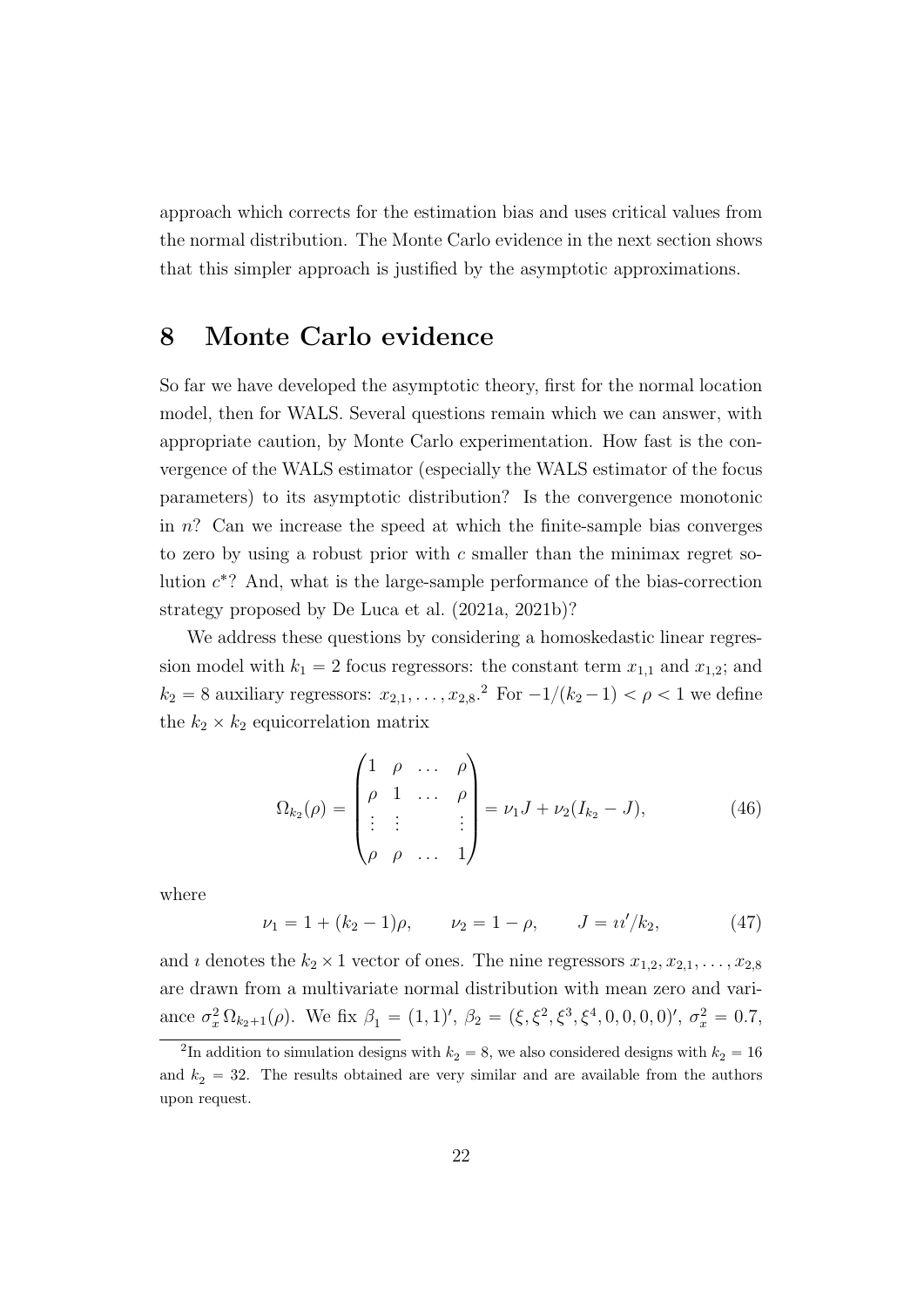$\rho = 0.7$ , and we set  $\xi = 0.5$ . Then we consider eight simulation designs corresponding to four choices of the sample size:  $n = 100$ ,  $n = 400$ ,  $n = 1,600$ , and  $n = 6, 400$ ; and two distributions of the regression errors: standard-normal and skewed-t, where the latter has zero mean, unit variance, five degrees of freedom, and skewness parameter 0.8. Our parameter of interest is the focus coefficient  $\beta_{1,2} = 1$  associated with  $x_{1,2}$ .

Based on 10,000 Monte Carlo replications for each design, we compare the simulated density of  $\sqrt{n}(\tilde{\beta}_{1,2} - \beta_{1,2})$  with the asymptotic normal density given in Proposition 7. In all designs we have

$$
\overline{\Sigma} = \begin{pmatrix} \overline{\Sigma}_{11} & \overline{\Sigma}_{12} \\ \overline{\Sigma}_{21} & \overline{\Sigma}_{22} \end{pmatrix}
$$
 (48)

with  $\bar{\Sigma}_{11} = \text{diag}(1, \sigma_x^2), \ \bar{\Sigma}_{21} = \rho \sigma_x^2(0 : i), \text{ and } \bar{\Sigma}_{22} = \sigma_x^2 \Omega_{k_2}(\rho).$  This implies that the diagonal blocks of  $\overline{\Sigma}^{-1}$  are given by

$$
\begin{split} \bar{\Sigma}^{22} &= (\bar{\Sigma}_{22} - \bar{\Sigma}_{21} \bar{\Sigma}_{11}^{-1} \bar{\Sigma}_{12})^{-1} = (1/\sigma_x^2)(\Omega_{k_2}(\rho) - \rho^2 u')^{-1} \\ &= (1/\sigma_x^2)(\nu_1 J + \nu_2 (I_{k_2} - J) - \rho^2 u')^{-1} \\ &= (1/\sigma_x^2)((\nu_1 - k_2 \rho^2) J + \nu_2 (I_{k_2} - J))^{-1} \\ &= (1/\sigma_x^2)((\nu_1 - k_2 \rho^2)^{-1} J + \nu_2^{-1} (I_{k_2} - J)) \end{split} \tag{49}
$$

and

$$
\bar{\Sigma}^{11} = \bar{\Sigma}_{11}^{-1} + \bar{\Sigma}_{11}^{-1} \bar{\Sigma}_{12} \bar{\Sigma}^{22} \bar{\Sigma}_{21} \bar{\Sigma}_{11}^{-1} \n= \frac{1}{\sigma_x^2} \begin{pmatrix} \sigma_x^2 & 0' \\ 0 & 1 + \rho^2 \sigma_x^2 i' \bar{\Sigma}^{22} i \end{pmatrix} = \begin{pmatrix} 1 & 0' \\ 0 & \nu_1 / [\sigma_x^2 (\nu_1 - k_2 \rho^2)] \end{pmatrix}.
$$
\n(50)

Since the regression errors have unit variance (that is,  $\sigma^2 = 1$ ), the asymptotic variance of all WALS estimators of  $\beta_{1,2}$  is equal to the second diagonal element of  $\bar{\Sigma}^{11}$ , so that  $\bar{\sigma}_{1,2}^2 \approx 4.2569$ .

Figure 3 shows the asymptotic and the simulated density of the WALS estimator based on a Weibull prior with tuning parameter  $c$  equal to the minimax regret value  $c^* \approx 0.8876$ . The upper panels refer to simulation designs with normal errors and the bottom panels to simulation designs with skewed-t errors. Moving from left to right, the sample size n quadruples each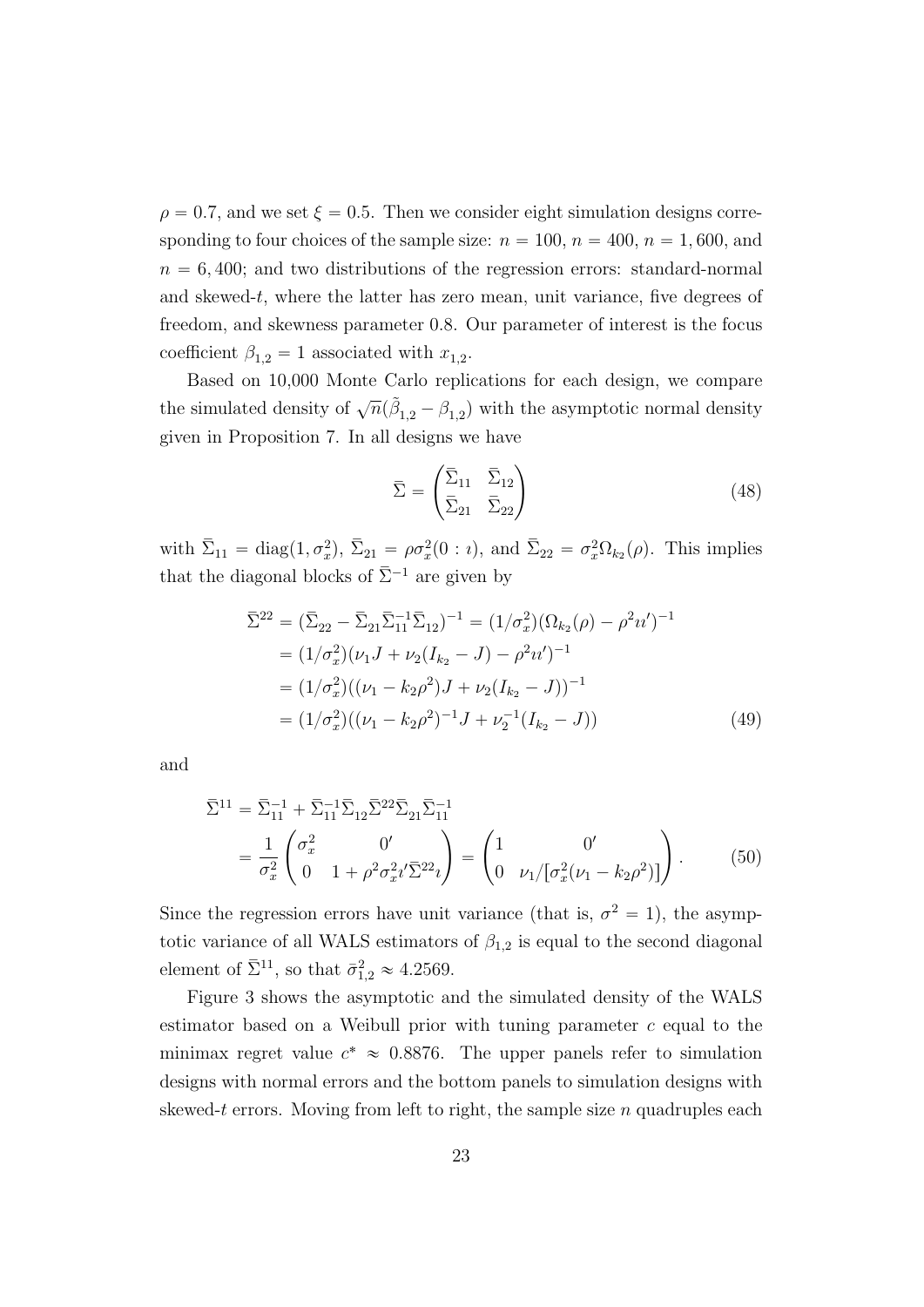Figure 3: Asymptotic and simulated densities of WALS and bias-corrected WALS: Weibull prior with  $c \approx 0.8876$  (minimax regret)



time. Each panel plots three densities: the asymptotic density of  $\tilde{\beta}_{1,2}$  (that is, a normal density with mean zero and variance  $\bar{\sigma}_{1,2}^2$ , a kernel density of the Monte Carlo replications of  $\sqrt{n}(\tilde{\beta}_{1,2} - \beta_{1,2})$ , and a third density to be discussed shortly.

Since the Weibull prior is robust, the asymptotic distribution is centered at zero. Comparing the asymptotic and the simulated distribution of WALS- $W(c^*)$ , we see that the latter has a normal shape (even for small values of  $n$ ) but its location is off-centre. Formal tests of normality of the simulated distribution based on its skewness and excess kurtosis (D'Agostino et al. 1990) reject normality when the errors are skewed-t and  $n = 100$  or  $n = 400$ , but don't reject normality when the errors are normal or  $n$  is large. This confirms convergence to normality and tells us something about the speed of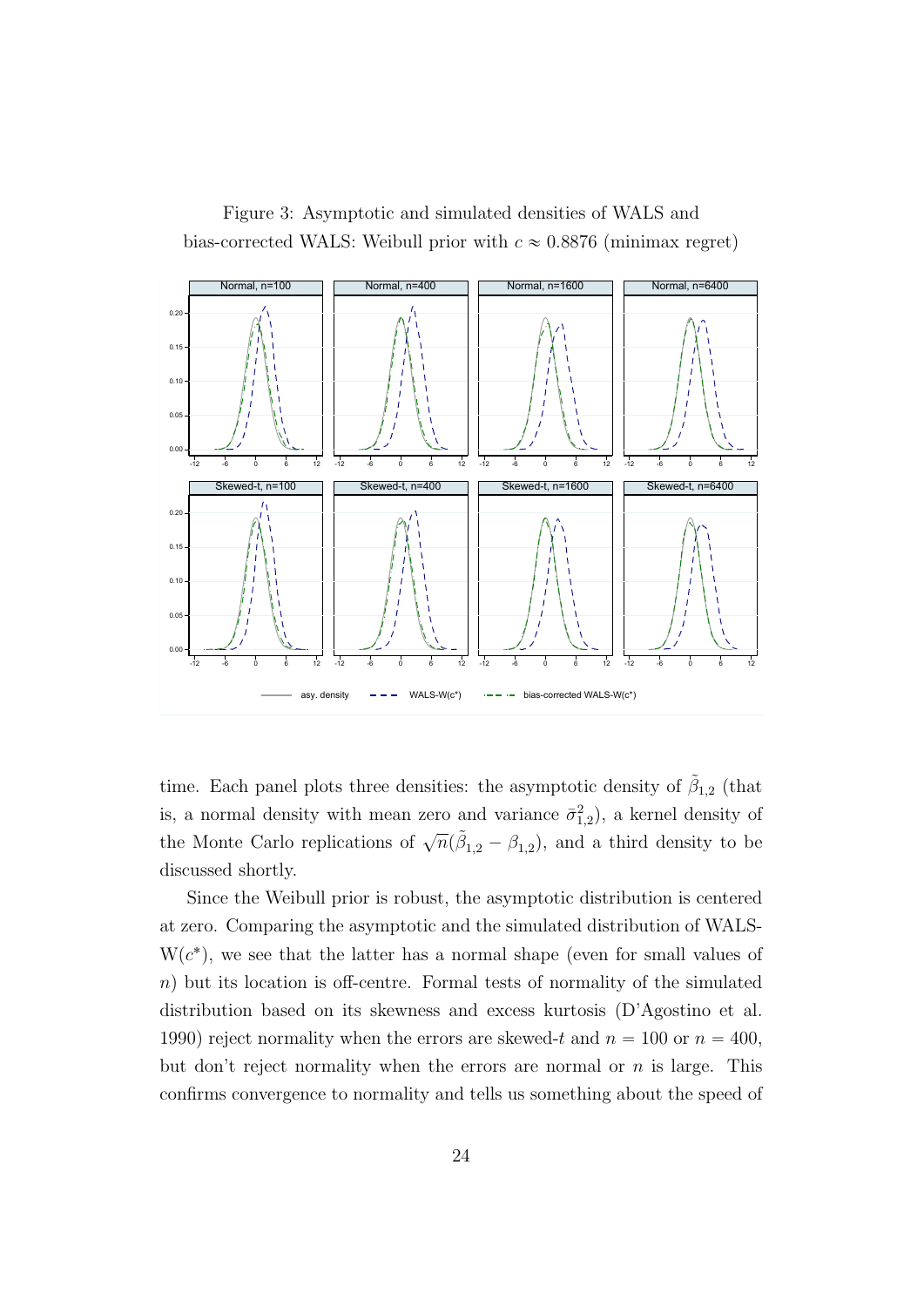convergence.

The impression that the simulated density converges to the wrong point is of course wrong, because this would contradict our theory. But the convergence is very slow, because of the fact that the bias converges to zero very slowly. This, in turn, is a consequence of the slow convergence of  $g(x)$ discussed in Section 5. This problem can be resolved by introducing a biascorrected WALS estimator

$$
\tilde{\beta}_{1,2}^* = \tilde{\beta}_{1,2} - \tilde{b}_{1,2},\tag{51}
$$

where  $\tilde{b}_{1,2}$  is the maximum likelihood plug-in estimator of the bias of  $\tilde{\beta}_{1,2}$ proposed in De Luca et al. (2021a). The Monte Carlo simulations in De Luca et al. (2021b) suggest that bias-correction plays a key role in constructing valid confidence and prediction intervals for WALS, and it plays a key role again in speeding up the convergence.

The third curve plotted in Figure 3 is the density of the Monte Carlo replications of  $\sqrt{n}(\tilde{\beta}_{1,2}^* - \beta_{1,2})$ . This density is now always correctly centered at zero. In small samples, bias-correction leads to an increase of the sampling variance but, as  $n$  increases, the bias-corrected estimator converges to a normal distribution with mean zero and variance  $\bar{\sigma}_{12}^2$ .

Figure 4 illustrates the results of an analogous Monte Carlo experiment based on the Weibull prior with  $c = 0.5$  instead of  $c = c^* \approx 0.8876$ . As predicted by our asymptotic theory, a lower value of  $c$  increases the speed at which the finite-sample bias converges to zero, but the superiority of the bias-corrected WALS estimator remains.

### 9 Conclusions

The purpose of this paper was to obtain the asymptotic properties of the WALS estimator, a frequentist-Bayesian model-averaging estimator with attractive finite-sample properties. The theory of WALS is strongly connected to the theory of the normal location model, and therefore much of the current paper concerns this model, which is also of interest outside WALS. At first,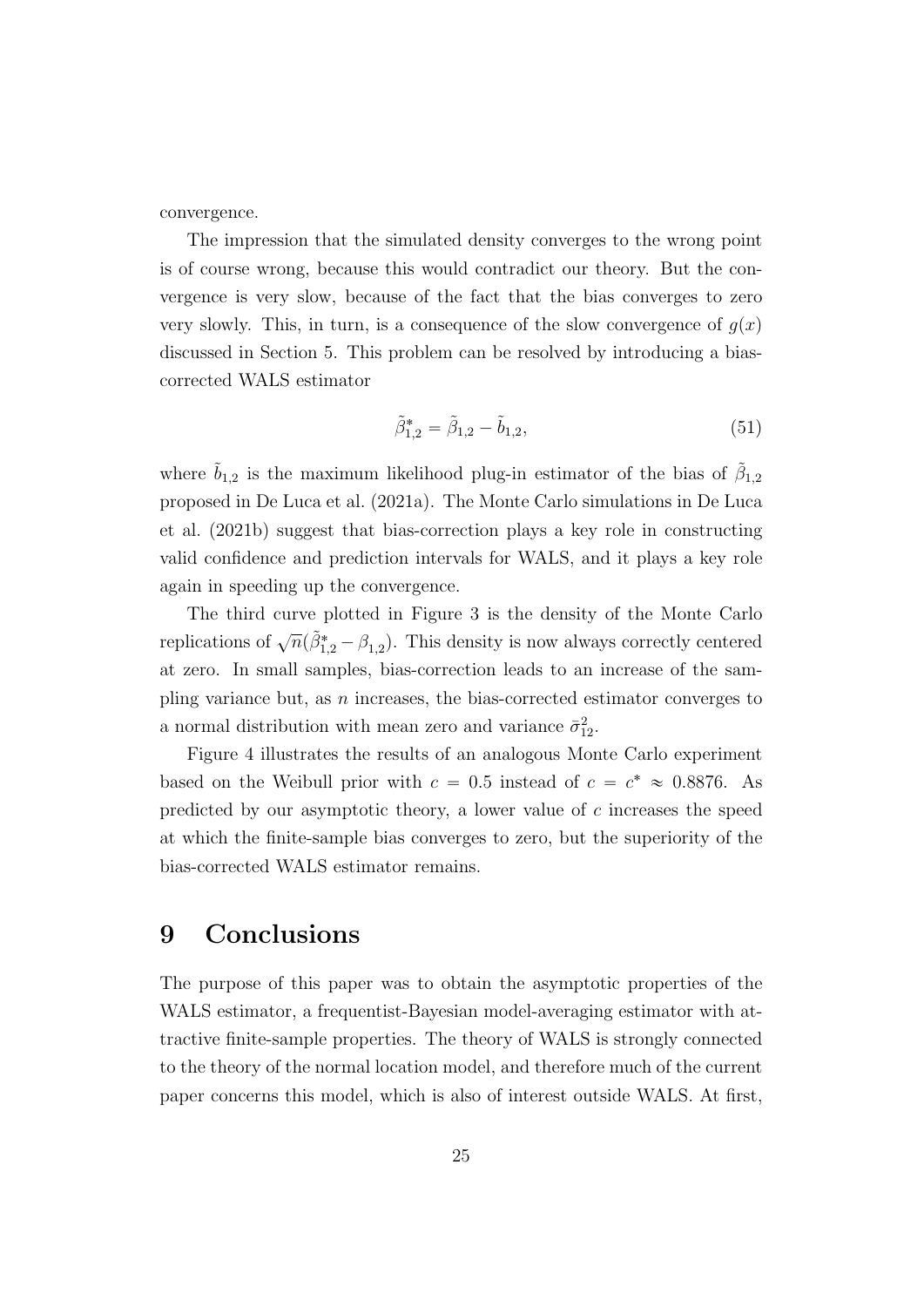

Figure 4: Asymptotic and simulated densities of WALS and bias-corrected WALS: Weibull prior with  $c = 0.5$ 

it may seem strange that there is an asymptotic theory at all, because in the normal location model we ask how to estimate  $\theta$  when we have one observation from a normal distribution with mean  $\theta$  and known variance. This known variance, however, depends on n and this is how n becomes relevant.

In a Bayesian context we can place a prior on the parameter  $\theta$ , but we can also place a prior on the t-ratio associated with  $\theta$ . The former case is more common, but the latter case leads to a more transparent notion of prior ignorance. If prior knowledge is available, a Bayesian wishes to take this into account. If there is no prior knowledge, we can still be a Bayesian but we must define what we mean by ignorance. In WALS, ignorance about a parameter  $\theta$  is defined by its 'theoretical' t-ratio  $\theta_n^*$ . From the MSE point of view, it is better to include a regressor if the absolute value of its t-ratio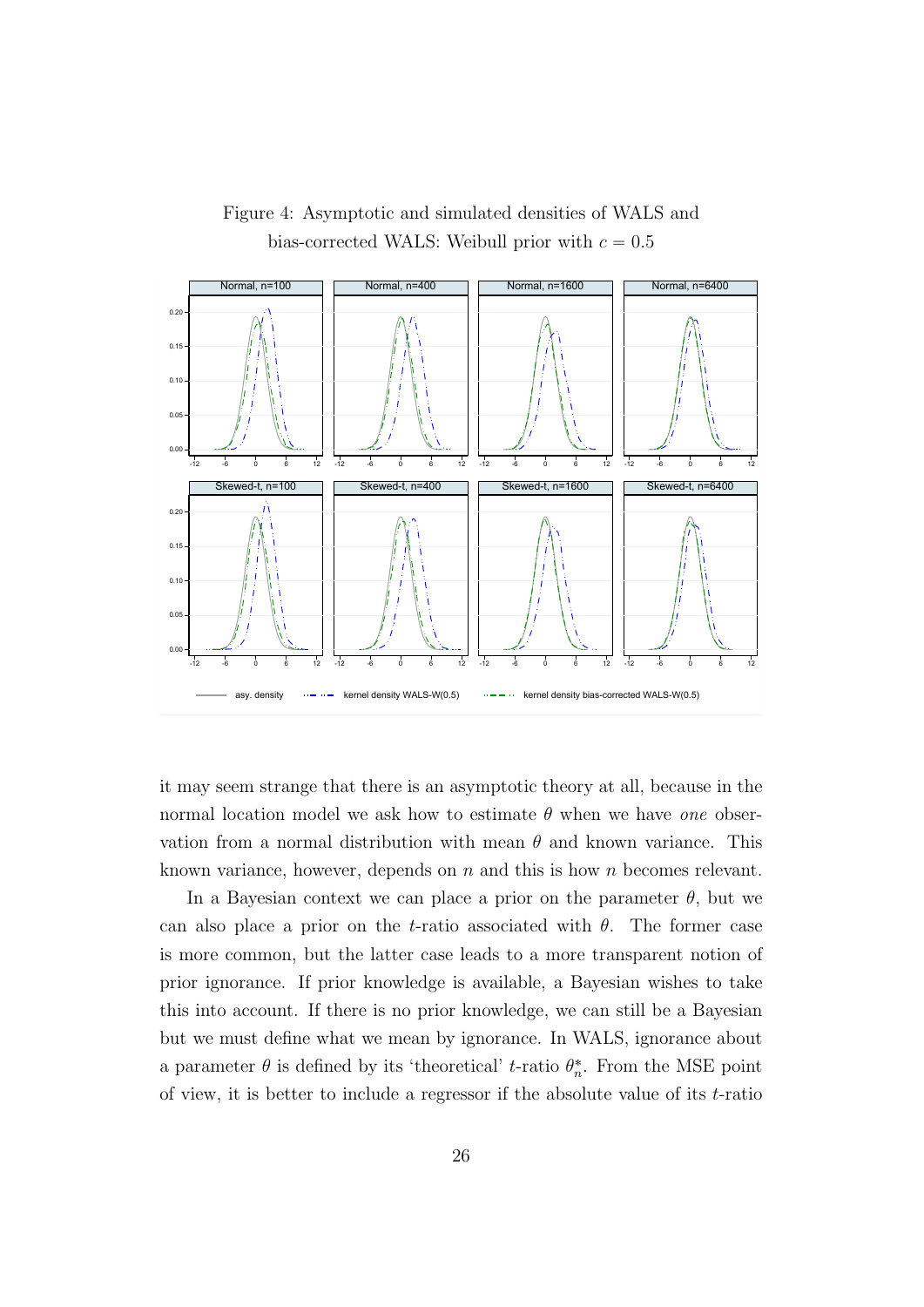is greater than one and exclude it otherwise. So, ignorance is defined by a prior that places equal probability on  $|\theta_n^*| > 1$  and  $|\theta_n^*| < 1$ . This is called neutrality.

In our Bayesian approach, based on a neutral prior for the t-ratio, the asymptotic theory is not straightforward because the underlying prior on  $\theta$  depends on n. We showed that the WALS estimator is consistent if the chosen prior has bounded influence on the posterior mean, and that it has the same asymptotic distribution as the unrestricted LS estimator if the prior is also robust (and the DGP does not coincide with the fully restricted model). In particular, the stronger condition of robustness prevents biases in the asymptotic distribution of the WALS estimator. When the DGP coincides with the fully restricted model, the WALS estimator is always asymptotically more efficient than the unrestricted LS estimator.

The paper also allows us to compare the asymptotic theory of WALS, based on a fixed parameter setup, with the local misspecification framework. The latter is much used because it puts variance and squared bias on the same asymptotic scale, but it seems far removed from reality. In a model-averaging framework, local misspecification implies that the DGP shrinks towards the restricted model, while common sense suggests that it should expand to the unrestricted model. This is precisely what happens to the WALS estimator based on a neutral and robust prior: in an  $M$ -closed environment where the model space does not expand with  $n$ , it converges to the unrestricted estimator.

Our asymptotic theory for WALS assumes that the number  $k_2$  of auxiliary coefficients is fixed and imposes no restriction other than  $k = k_1 + k_2 < n$ . It is easy, however, to think of cases where  $k_2$  increases with n and our theory can easily be extended to these cases provided the restrictions  $k = k_1 + k_2$ n and  $k_2/n \to 0$  as  $n \to \infty$  are satisfied. The reason is that, after the preliminary transformations in  $(2)$  and  $(3)$ ,  $k_2$  affects the asymptotic results for the normal location model only through the error variance  $\sigma^2$  (which is likely to decrease with  $k_2$ , though not necessarily monotonically). Requiring  $k_2/n \to 0$  as  $n \to \infty$  thus ensures that  $\sigma^2$  can be estimated consistently by its unbiased estimator  $s_n^2$  in the unrestricted model.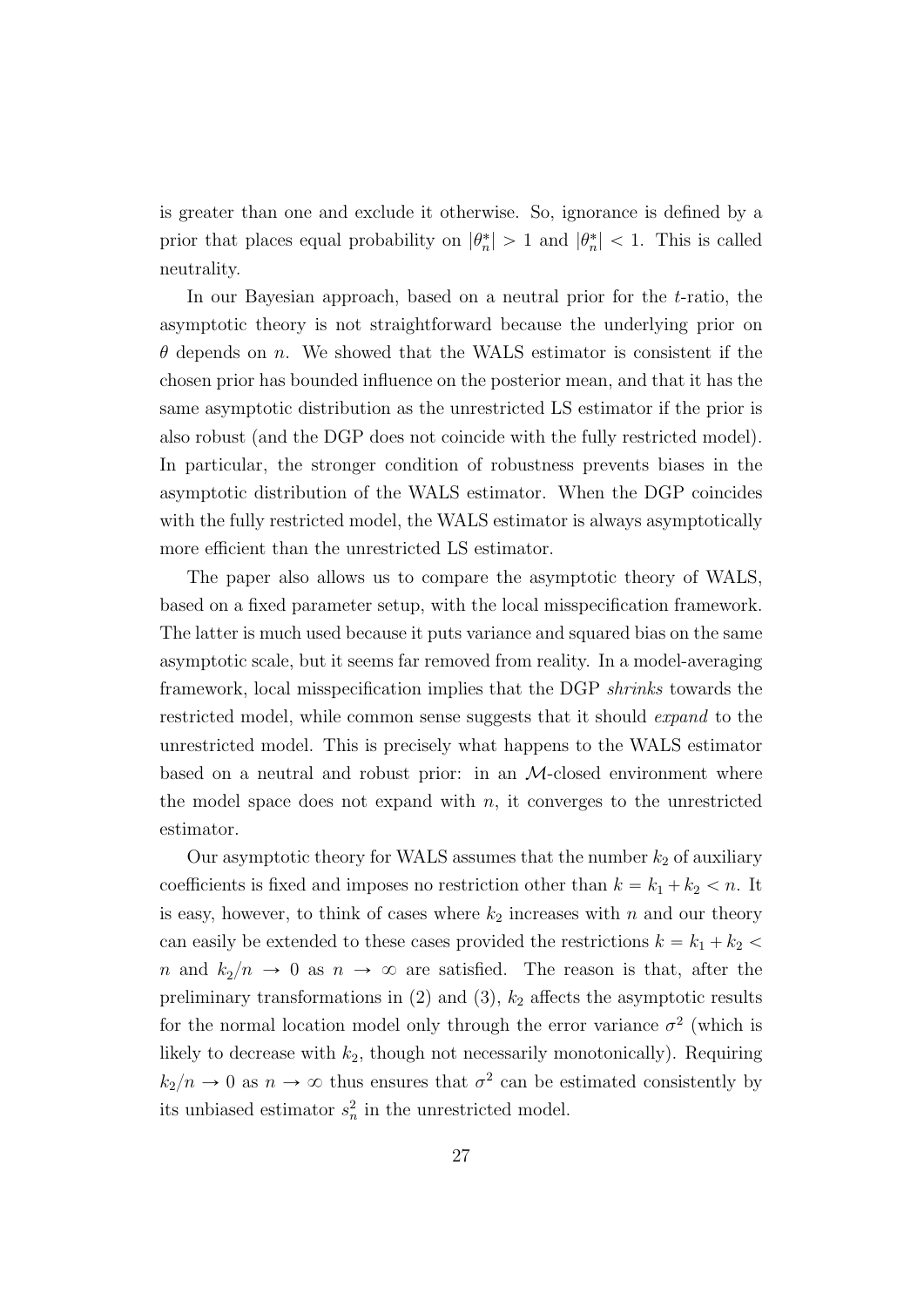In addition to confirming our theoretical results, Monte Carlo simulations based on the neutral and 'optimal' (in the minimax regret sense) Weibull prior suggest that the finite-sample bias of the WALS estimator converges to zero slowly. More rapid convergence to the asymptotic distribution can be achieved by using a prior parameter  $c$  smaller than the minimax regret solution  $c^*$  or by applying the bias-correction strategy recently proposed in De Luca et al. (2021a, 2021b).

### Appendix: Proofs

Proof of Proposition 1: By the Brown–Tweedie formula (Robbins 1956, Brown 1971, Pericchi and Smith 1992), we know that

$$
m(x) = x + \frac{d \log A_0(x)}{dx},
$$

where

$$
A_0(x) = \int_{-\infty}^{\infty} \phi(x - \theta) \pi^*(\theta) d\theta = \int_{-\infty}^{\infty} \phi(u) \pi^*(u + x) du.
$$

Defining

$$
A_1(x) = \int_{-\infty}^{\infty} (x - \theta) \phi(x - \theta) \pi^*(\theta) d\theta = -\int_{-\infty}^{\infty} u \phi(u) \pi^*(u + x) du = -A'_0(x),
$$

we can then rewrite the discrepancy function as

$$
g(x) = x - m(x) = \frac{A_1(x)}{A_0(x)}.
$$

By the definition of  $\omega^*(\theta) = -(d/d\theta)\log \pi^*(\theta) = -\pi^{*'}(\theta)/\pi^*(\theta)$  in (C4), it also follows that

$$
\frac{A'_0(x)}{\pi^{*'}(x)} = \frac{A_1(x)}{\omega^*(x)\pi^*(x)}.
$$

Since  $A_0(x)$  and  $\pi^*(x)$  both converge to zero as  $x \to \infty$ , l'Hôpital's rule gives

$$
\lim_{x \to \infty} \frac{A_0(x)}{\pi^*(x)} = \lim_{x \to \infty} \frac{A'_0(x)}{\pi^{*'}(x)} = \lim_{x \to \infty} \frac{A_1(x)}{\omega^*(x)\pi^*(x)},
$$

hence

$$
\lim_{x \to \infty} \frac{g(x)}{\omega^*(x)} = \lim_{x \to \infty} \frac{A_1(x)}{A_0(x)\omega^*(x)} = 1.
$$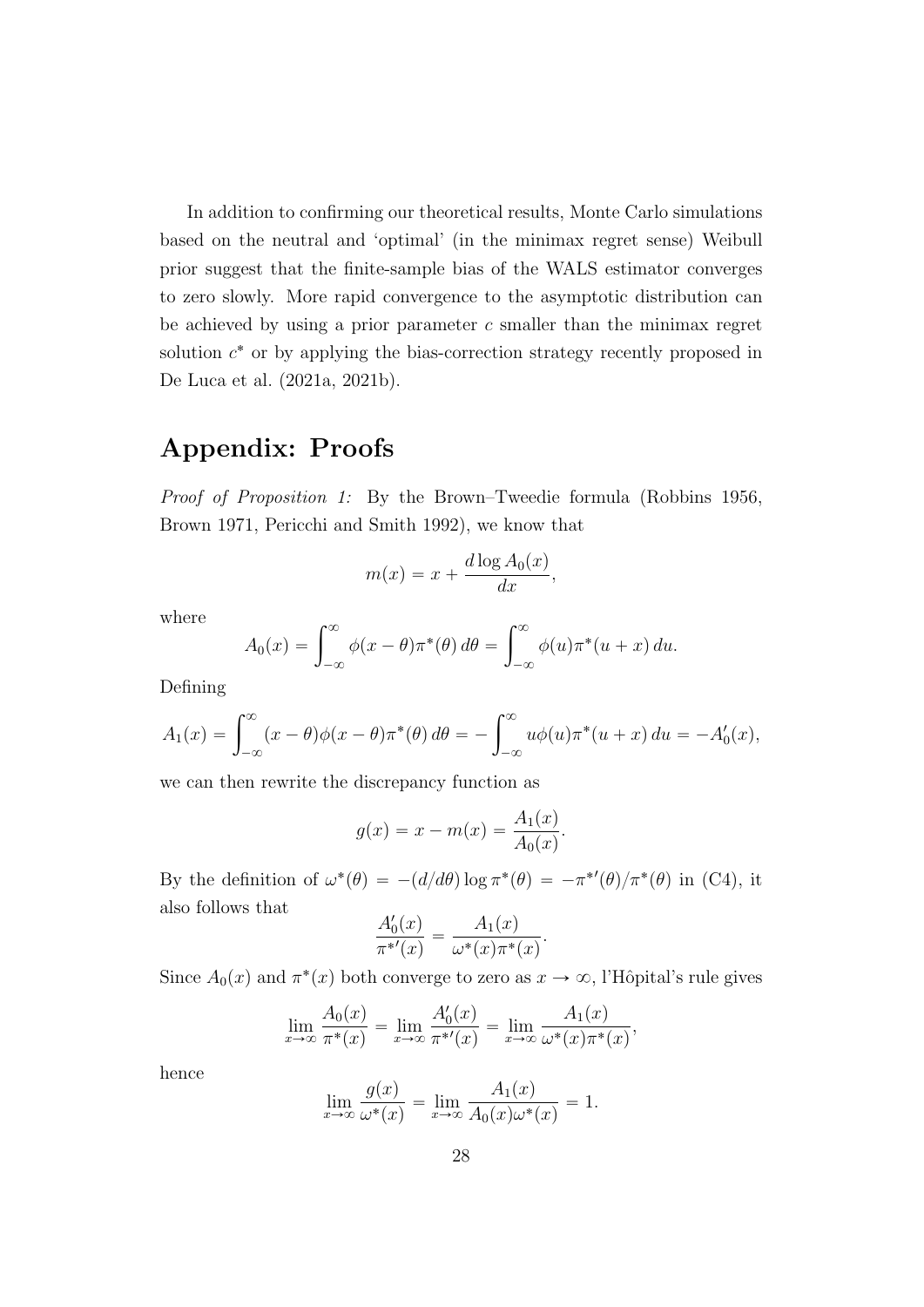*Proof of Proposition 2:* Let  $x_n^* = \theta_n^* + z$  with  $z \sim N(0, 1)$ . For  $\theta > 0$  we have

$$
Pr(x_n^* > M) = Pr(z > M - \theta_n^*) \to 1 \text{ for every } M > 0,
$$

which we write as  $\text{plim } x_n^* = \infty$ . Then, by the (generalized) continuous mapping theorem,

plim
$$
(x_n^* - m_n^*)
$$
 = plim $g(x_n^*) = g(\text{plim } x_n^*) = g(\infty) = \omega_0^*$ .

This is not completely trivial because the usual continuous mapping theorem, which says that plim  $x_n^* = x$  implies plim  $g(x_n^*) = g(x)$ , does not apply here since  $x = \infty$ . Hence a generalization is required; see van der Vaart (1998, Theorem 18.11 and Example 18.4) and Billingsley (1999, Theorem 2.7).

Similarly, for  $\theta < 0$ ,

$$
\Pr(x_n^* < -M) = \Pr(z < -M - \theta_n^*) \to 1 \text{ for every } M > 0,
$$

which we write as  $\text{plim } x_n^* = -\infty$ . Then also  $\text{plim}(x_n^* - m_n^*) = -\omega_0^*$  using property (P1).

For  $\theta = 0$ , we have  $x_n^* = z$  so that  $m_n^* = w(z) z$  and  $g_n^* = (1 - w(z)) z$ .

Proof of Proposition 3: We write

$$
m_n^* - \theta_n^* = (x_n^* - \theta_n^*) - g(x_n^*).
$$

Since  $x_n^* - \theta_n^* \sim N(0, 1)$ , the result follows from Proposition 2.

*Proof of Proposition 4:* When  $\theta \neq 0$ , the asymptotic normality follows from Proposition 3 and the fact that  $s_n$  is a consistent estimator of  $\sigma$ , while consistency follows from the asymptotic normality (van der Vaart, 1998, Chapter 2, Problem 18). When  $\theta = 0$ , we have  $\hat{\theta}_n - \theta = O_p(n^{-1/2})$  and so  $\hat{\theta}_n - \theta = o_p(1)$ .

*Proof of Proposition 5:* The first and second moments of  $\sqrt{n}(\hat{\theta}_n - \theta)$  will converge to a finite limit if and only if the sequence of random variables  $g_n^{**}$ is asymptotically uniformly integrable (Van der Vaart, 1998, Section 2.5). A sufficient condition for this is that

$$
\limsup_{n \to \infty} \mathbb{E} |g(x_n^{**})|^{2+\delta} < \infty
$$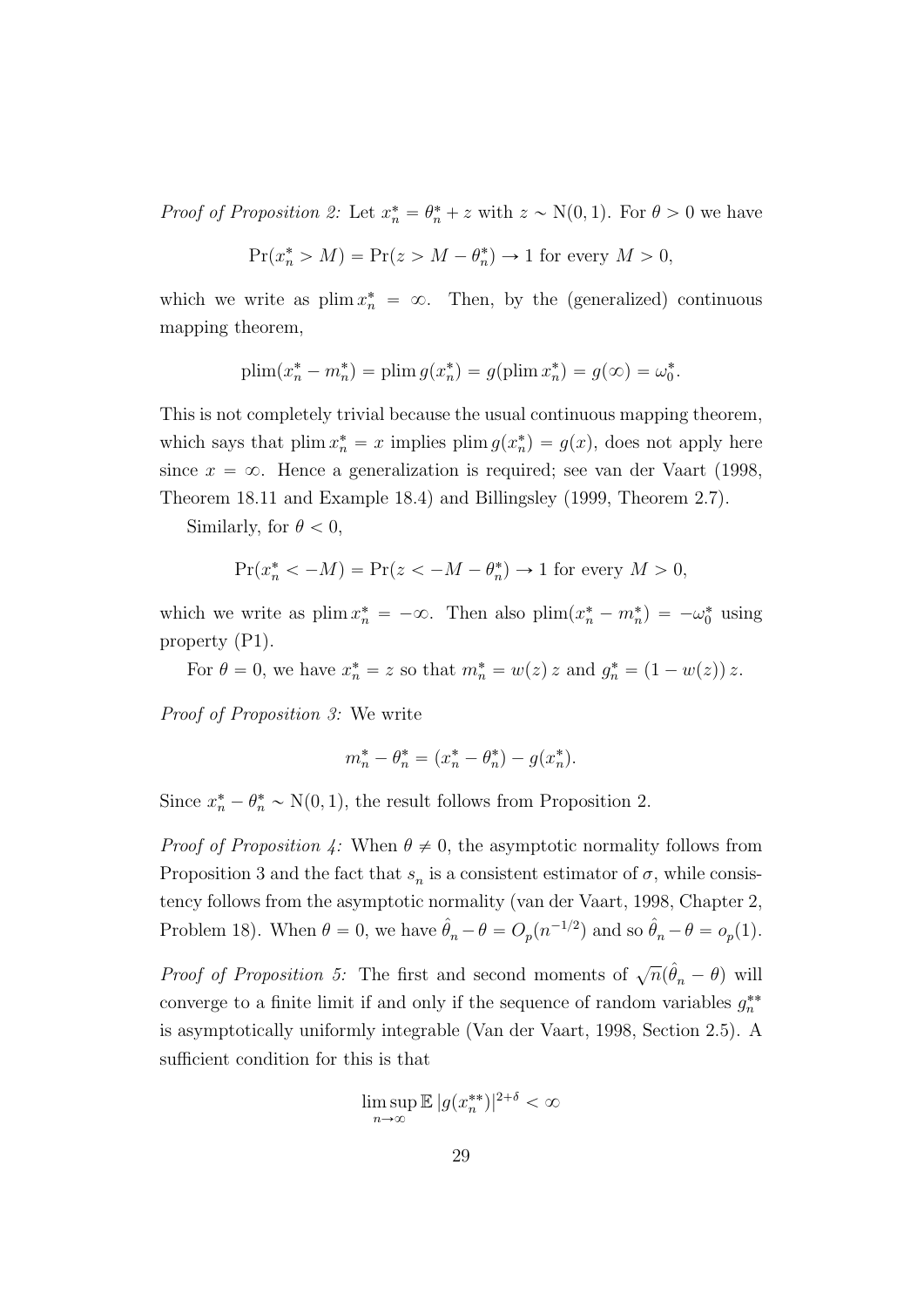for some  $\delta > 0$ , and this is guaranteed by the fact that g is a bounded function, which is a consequence of Proposition 1. The asymptotic mean and variance of  $\sqrt{n}(\hat{\theta}_n - \theta)$  then follow.

Proof of Proposition 6: This follows directly from Proposition 4.

Proof of Proposition 7: Using (45) we have

$$
\sqrt{n}\begin{pmatrix}\tilde{\beta}_{1,n}-\beta_{1}\\ \tilde{\beta}_{2,n}-\beta_{2}\end{pmatrix} = \begin{pmatrix}\Delta_{1,n} & 0\\ 0 & \Delta_{2,n}\Psi_{n}^{-1/2}\end{pmatrix}\sqrt{n}\begin{pmatrix}\tilde{\gamma}_{1,n}-\gamma_{1}\\ \tilde{\gamma}_{2,n}-\gamma_{2}\end{pmatrix}
$$

$$
\xrightarrow{d} \sigma\begin{pmatrix}\bar{\Delta}_{1}\bar{\Sigma}_{11}^{*-1/2} & -\bar{\Delta}_{1}\bar{Q}^{*}\\ 0 & \bar{\Delta}_{2}\bar{\Psi}^{-1/2}\end{pmatrix}\begin{pmatrix}\mathcal{Z}_{1}\\ \mathcal{Z}_{2}\end{pmatrix}
$$

$$
= \sigma\begin{pmatrix}\bar{\Sigma}_{11}^{-1/2} & -\bar{\Sigma}_{11}\bar{\Sigma}_{12}(\bar{\Sigma}^{22})^{1/2}\\ 0 & (\bar{\Sigma}^{22})^{1/2}\end{pmatrix}\begin{pmatrix}\mathcal{Z}_{1}\\ \mathcal{Z}_{2}\end{pmatrix}
$$

.

### References

- Abadie, A., and Kasy, M. (2019). Choosing among regularized estimators in empirical economics: The risk of machine learning. Review of Economics and Statistics, 101, 1–20.
- Amini, S. M., and Parmeter, C. F. (2012). Comparison of model averaging techniques: Assessing growth determinants. Journal of Applied Econometrics, 27, 870–876.
- Billingsley, P. (1999). Convergence of Probability Measures, Second Edition. Wiley, New York, USA.
- Brown, L. D. (1971). Admissible estimators, recurrent diffusions and insoluble boundary value problems. Annals of Mathematical Statistics, 42, 855–903.
- Choy, S. T. B., and Smith, A. F. M. (1997). On robust analysis of a normal location parameter. Journal of the Royal Statistical Society, Series B, 59, 463–474.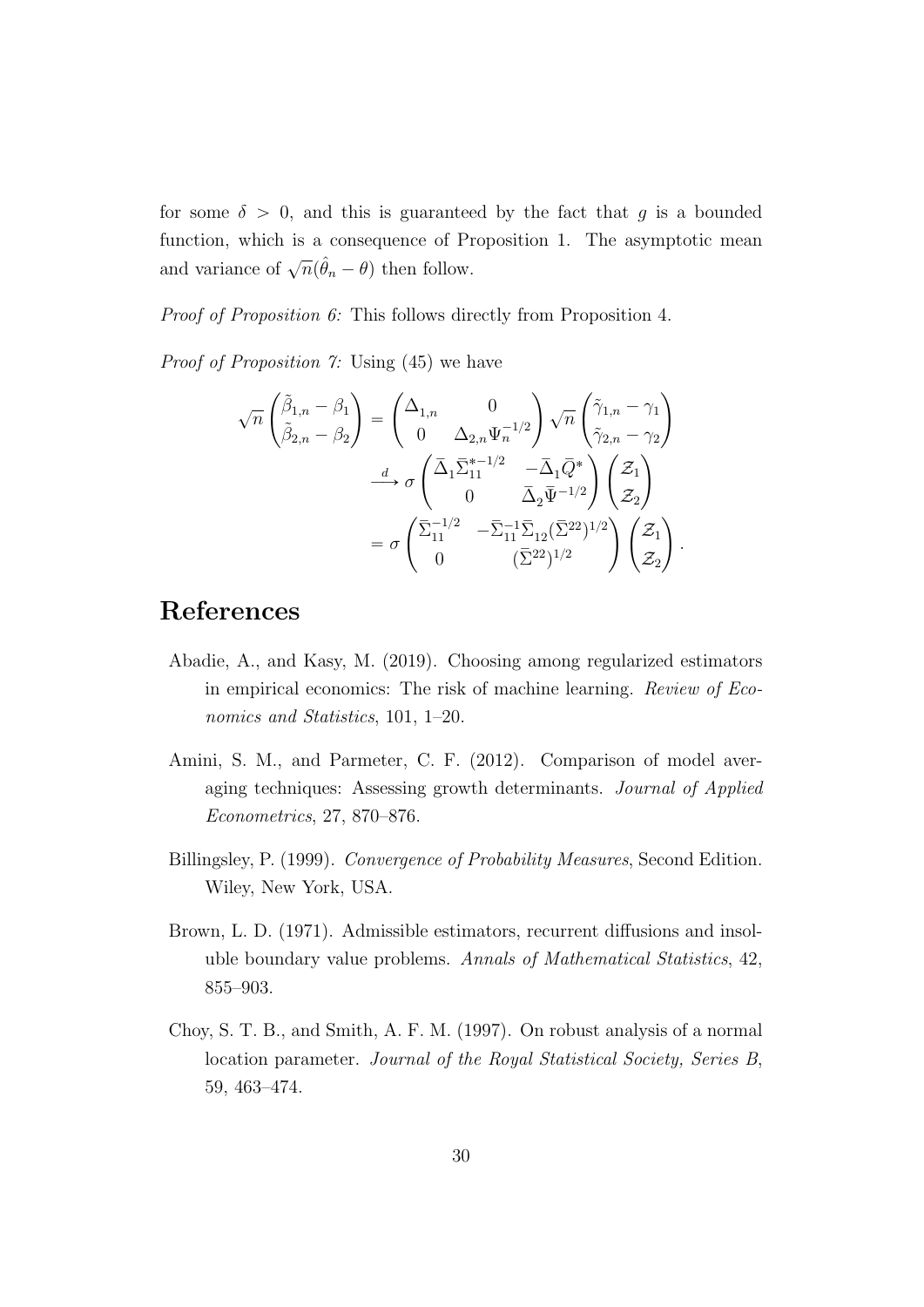- Claeskens, G., and Hjort, N. L. (2008). Model Selection and Model Averaging. Cambridge University Press, New York.
- D'Agostino, R. B., Belanger, A. J., and D'Agostino, R. B., Jr. (1990). A suggestion for using powerful and informative tests of normality. The American Statistician, 44(4), 316–321.
- Dardanoni, V., Modica, S., and Peracchi, F. (2011). Regression with imputed covariates: A generalized missing-indicator approach. Journal of Econometrics, 162, 362–368.
- Dawid, A. P. (1973). Posterior expectations for large observations. Biometrika, 60, 664–667.
- De Luca, G., Magnus, J. R., and Peracchi, F. (2018). Weighted-average least-squares estimation of generalized linear models. Journal of Econometrics, 204, 1–17.
- De Luca, G., Magnus, J. R., and Peracchi, F. (2021a). Sampling properties of the Bayesian posterior mean with an application to WALS estimation. Journal of Econometrics, in press.
- De Luca, G., Magnus, J. R., and Peracchi, F. (2021b). Weighted-average least squares (WALS): Confidence and prediction intervals. EIEF Discussion Paper 21/08.
- Duval, R., Furceri, D., and Miethe, J. (2021). Robust political economy correlates of major product and labor market reforms in advanced economies: Evidence from BAMLE for logit models. Journal of Applied Econometrics, 36, 98–124.
- Giannone, D., Lenza, M., and Primiceri, G. E. (2021). Economic predictions with big data: The illusion of sparsity. *Econometrica*, 89, 2409–2437.
- Hansen, B. E. (2007). Least squares model averaging. Econometrica, 75, 1175–1189.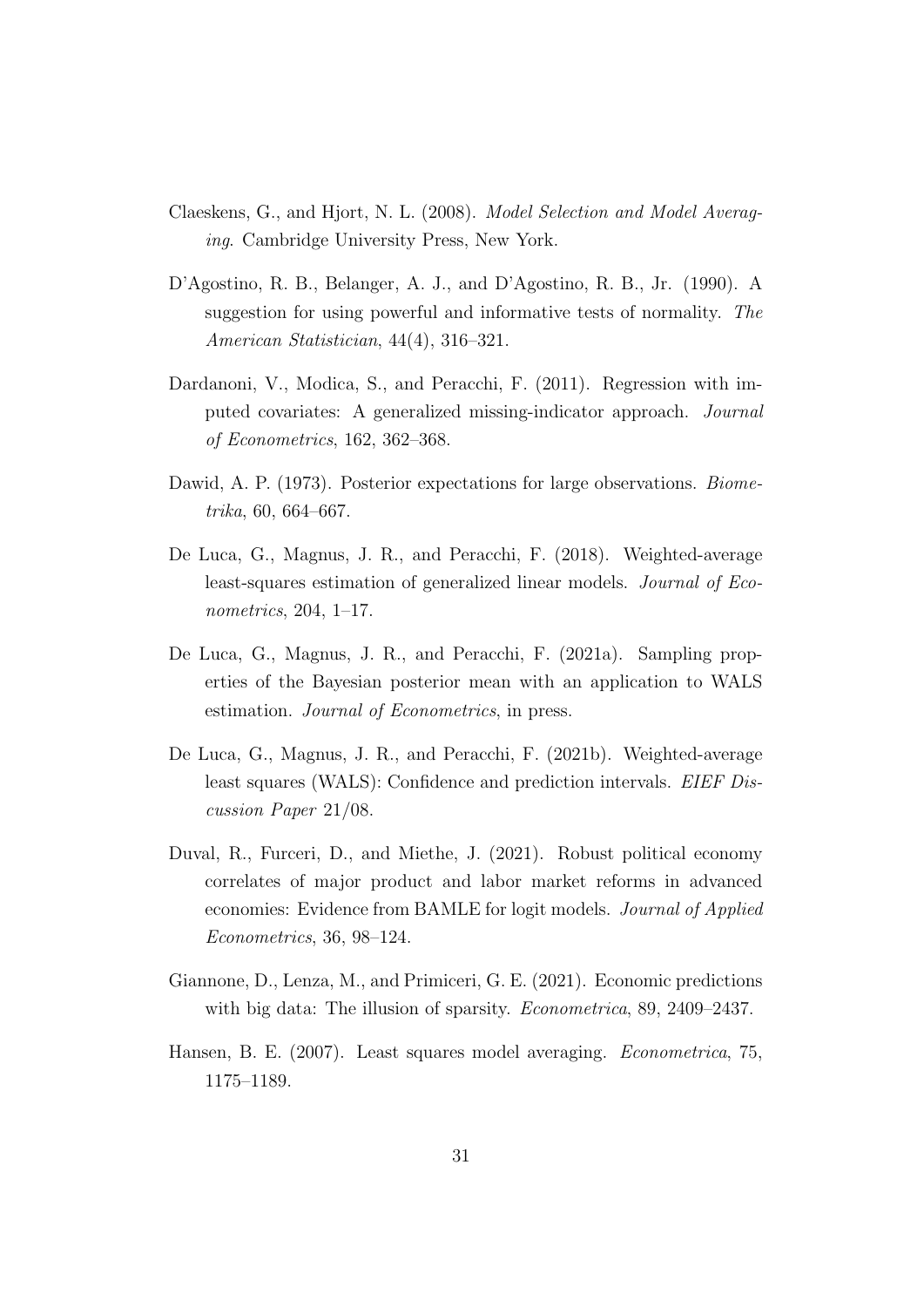- Hansen, B. E. (2014). Model averaging, asymptotic risk, and regressor groups. Quantitative Economics, 5, 495–530.
- Hansen, B. E., and Racine, J. (2012). Jackknife model averaging. Journal of Econometrics, 167, 38–46.
- Hjort, N. L. (1986). Bayes estimators and asymptotic efficiency in parametric counting process models. Scandinavian Journal of Statistics, 13, 63–85.
- Hjort, N. L., and Claeskens, G. (2003). Frequentist model average estimators. Journal of the American Statistical Association, 78, 879–899.
- Hoerl, A. E., and Kennard, R. W. (1970). Ridge regression: Biased estimation for nonorthogonal problems. Technometrics, 12, 55–67.
- Ishwaran, H., and Rao, J. S. (2003). Discussion to "Frequentist model average estimators" and "The focussed information criterion" by Hjort, N. L. and Claeskens, G. Journal of the American Statistical Association, 98, 922–925.
- Kumar, K., and Magnus, J. R. (2013). A characterization of Bayesian robustness for a normal location parameter. Sankhyā: The Indian Journal of Statistics, 75, 216–237.
- Leeb H., and Pötscher B. M. (2005). Model selection and inference: Facts and fiction. Econometric Theory, 21, 21–59.
- Lindley, D. V. (1968). The choice of variables in multiple regression (with discussion). Journal of the Royal Statistical Society, Series B, 30, 31– 66.
- Magkonis, G., Zekente, K.-M., and Logothetis, V. (2021). Does the left spend more? An econometric survey of partisan politics. Oxford Bulletin of Economics and Statistics, 83, 1077–1099.
- Magnus, J. R., and De Luca, G. (2016). Weighted-average least squares (WALS): A survey. Journal of Economic Surveys, 30, 117–148.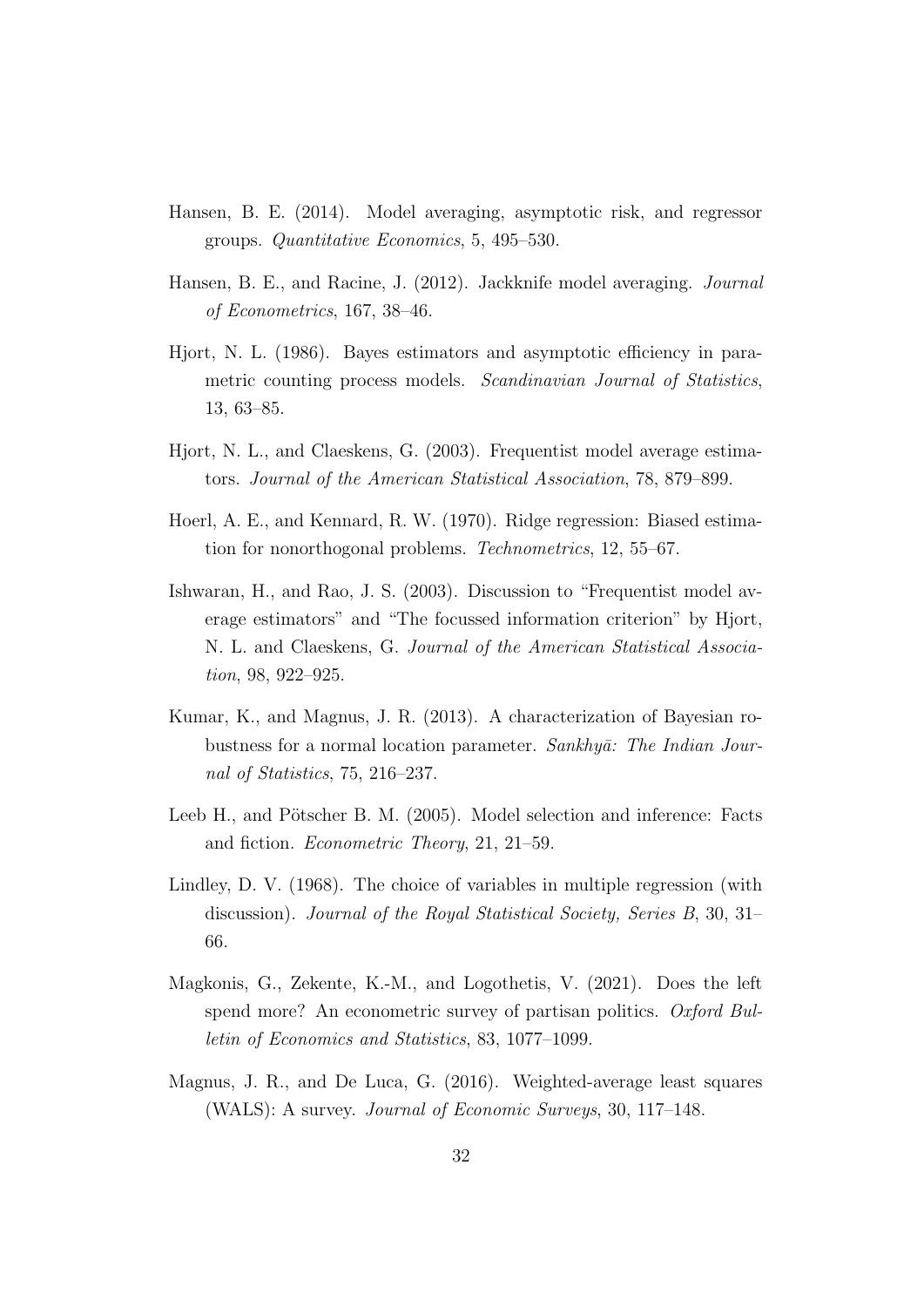- Magnus, J. R., and Durbin, J. (1999). Estimation of regression coefficients of interest when other regression coefficients are of no interest. Econometrica, 67, 639–643.
- Magnus, J. R., Powell, O., and Prüfer, P.  $(2010)$ . A comparison of two averaging techniques with an application to growth empirics. Journal of Econometrics, 154, 139–153.
- Magnus, J. R., and Wang, W. (2014). Concept-based Bayesian model averaging and growth empirics. Oxford Bulletin of Economics and Statistics, 76, 874–897.
- Magnus, J. R., Wang, W., and Zhang, X. (2016). Weighted-average least squares prediction. Econometric Reviews, 35, 1040–1074.
- Mitchell, T. J., and Beauchamp, J. J. (1988). Bayesian variable selection in linear regression. Journal of the American Statistical Association, 83, 1023–1032.
- Pericchi, L. R., and Smith, A. F. M. (1992). Exact and approximate posterior moments for a normal location parameter. Journal of the Royal Statistical Society (Series B), 54, 793–804.
- Pötscher B. M. (1991). Effects of model selection on inference. Econometric Theory, 7, 163–185.
- Raftery, A. E., and Zheng, Y. (2003). Discussion: Performance of Bayesian model averaging. Journal of the American Statistical Association, 98, 931–938.
- Robbins, H. (1956). An empirical Bayes approach to statistics. Proceedings of the Third Berkeley Symposium on Mathematical Statistics and Probability, vol. I, pp. 157–163. University of California Press, Berkeley and Los Angeles, CA.
- Sansó, B., and Pericchi, L. R. (1992). Near ignorance classes of log-concave priors for the location model. Test, 1, 39–46.